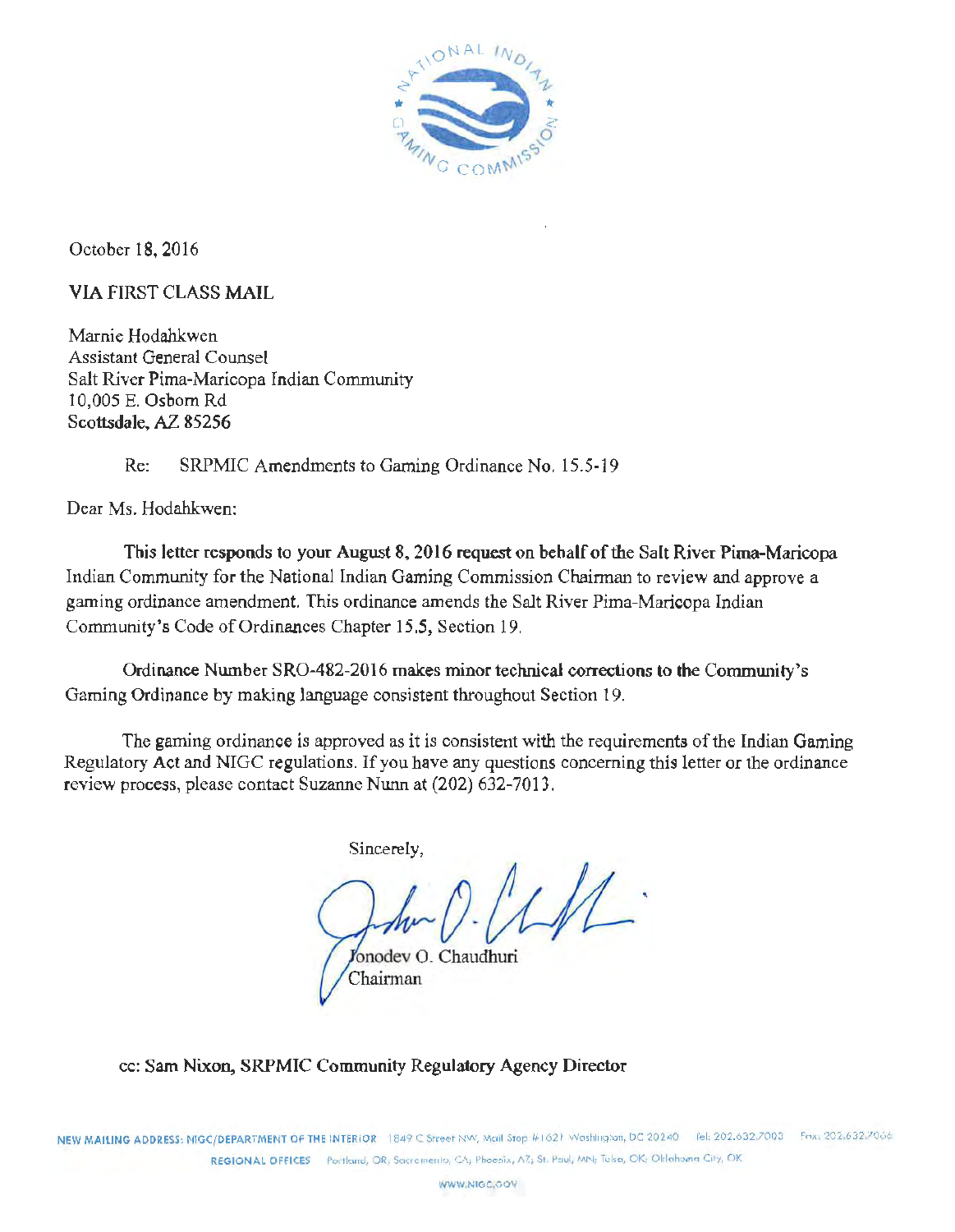# SALT RIVER PIMA-MARICOPA INDIAN COMMUNITY 10,005 East Osborn Road Scottsdale, Arizona 85256

## ORDINANCE NUMBER: SR0-482-2016

# AN ORDINANCE TO AMEND CHAPTER 15.5 OF TIIE SALT RIVER PIMA-MARICOPA INDIAN COMMUNITY CODE OF ORDINANCES BY AMENDING SECTION 19 TO ENHANCE THE SAFETY OF GAMING FACILITIES WITHIN THE COMMUNITY.

# BE IT ENACTED:

Chapter 15.S, Section 19 of the Salt River Pima-Maricopa Indian Community Code of Ordinances is hereby amended to read as follows:

## Sec. 15.5-19. Questioning and detaining persons suspected of violations.

- (a) The authorized agents of the Community regulatory agency or security personnel of the gaming facility (hereafter "authorities"), may question any person in the gaming facility who may be involved in illegal acts or who is suspected of violating any of the provisions of the compact or section 15.5-16. None of the authorities is criminally or civilly liable:
	- (I) On account of any such questioning; or
	- (2) For reporting to the Community regulatory agency, the state gaming agency, Community, federal or state regulatory authorities, or law enforcement authorities the identity of the persons suspected of the violation.
- (b) Community law enforcement and security personnel of the gaming facility who have probable cause for believing that there bas been involvement in illegal acts or a violation of the compact or section 15.5-16 in the gaming facility by any person may take that person into custody and detain him or her in the gaming facility in a reasonable manner and for a reasonable length of time. Such a taking into custody and detention does not render the authorities criminally or civilly liable unless it is established by clear and convincing evidence that the taking into custody and detention are unreasonable under all the circumstances.
- (c) There must be displayed in a conspicuous place in·the gaming facility a notice in boldface type clearly legible and in substantially this form:

"Agents of the Community law enforcement agency and security personnel of the gaming facility who have probable cause for believing that any person may be involved in illegal acts or has violated any provision of applicable law prohibiting cheating or other gaming offense may detain that person in the gaming facility."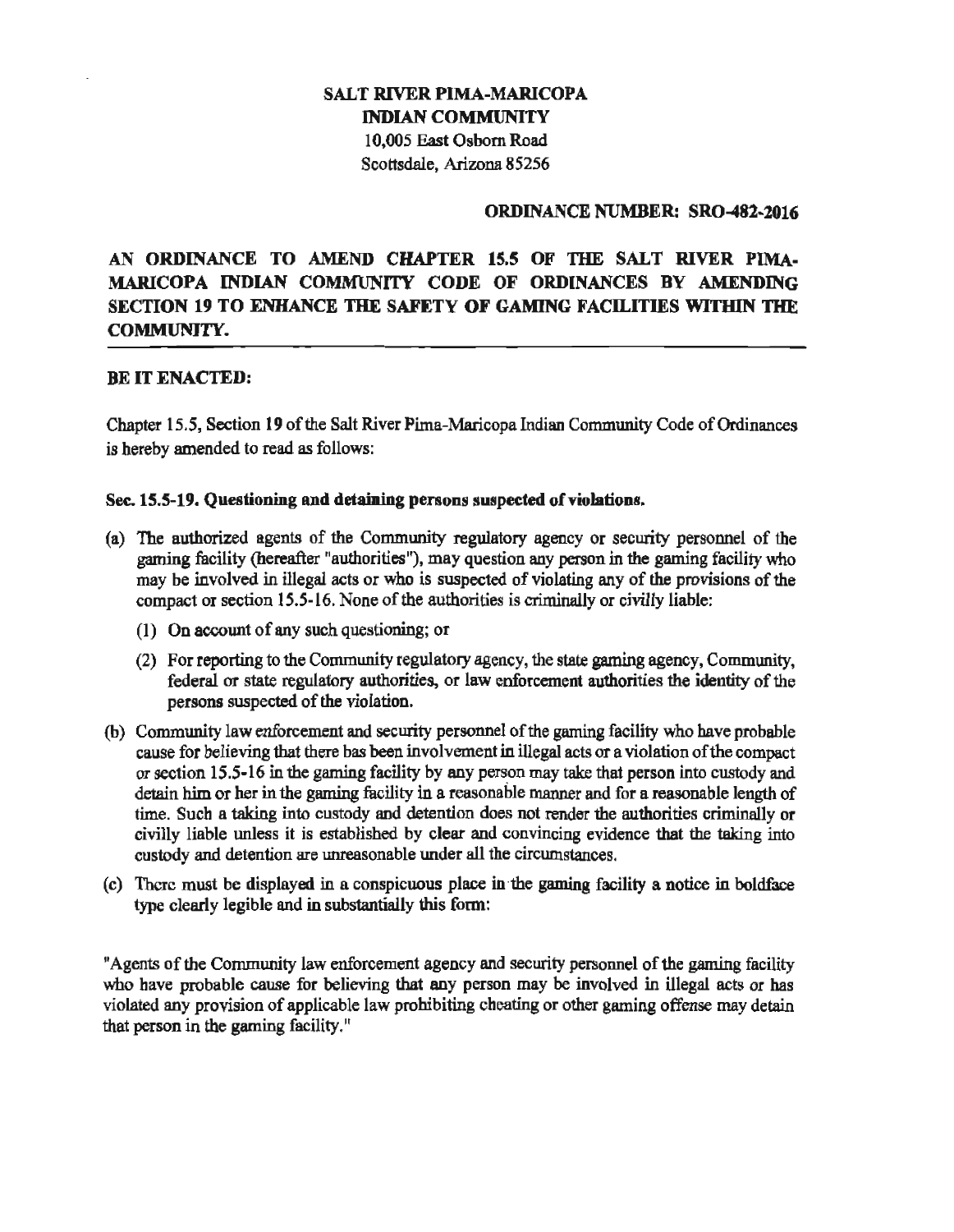# C\_E\_R\_T\_I\_F\_I\_C\_A\_T\_I\_O\_N

This Ordinance is hereby enacted pursuant to the authority contained in Article VII, Section l(k) of the Constitution of the Salt River Pima-Maricopa Indian Community ratified by the Tribe, February 28, 1990, and approved by the Secretary of the Interior March 19, 1990, and amended by the Tribe, February 27, 1996, and approved by the Secretary April 23, 1996, the foregoing resolution was adopted this  $27<sup>th</sup>$  day of July, 2016 at a duly called meeting held by the Community Council in Salt River, Arizona at which a quorum of 9 members were present by a vote of 8 For, 1 Against, 0 Abstentions and 0 Absent/Excused.

# SALT **RIVER** PIMA-MARICOPA INDIAN COMMUNITY COUNCIL

Martin Harvier Vice-President

ATTEST:

 $\overline{\phantom{a}}$ 

Jarvier, Secretary

Approved as to Form by the Office of the General Counsel Mamie Hodahkwen **July 20, 2016** I sme Halanke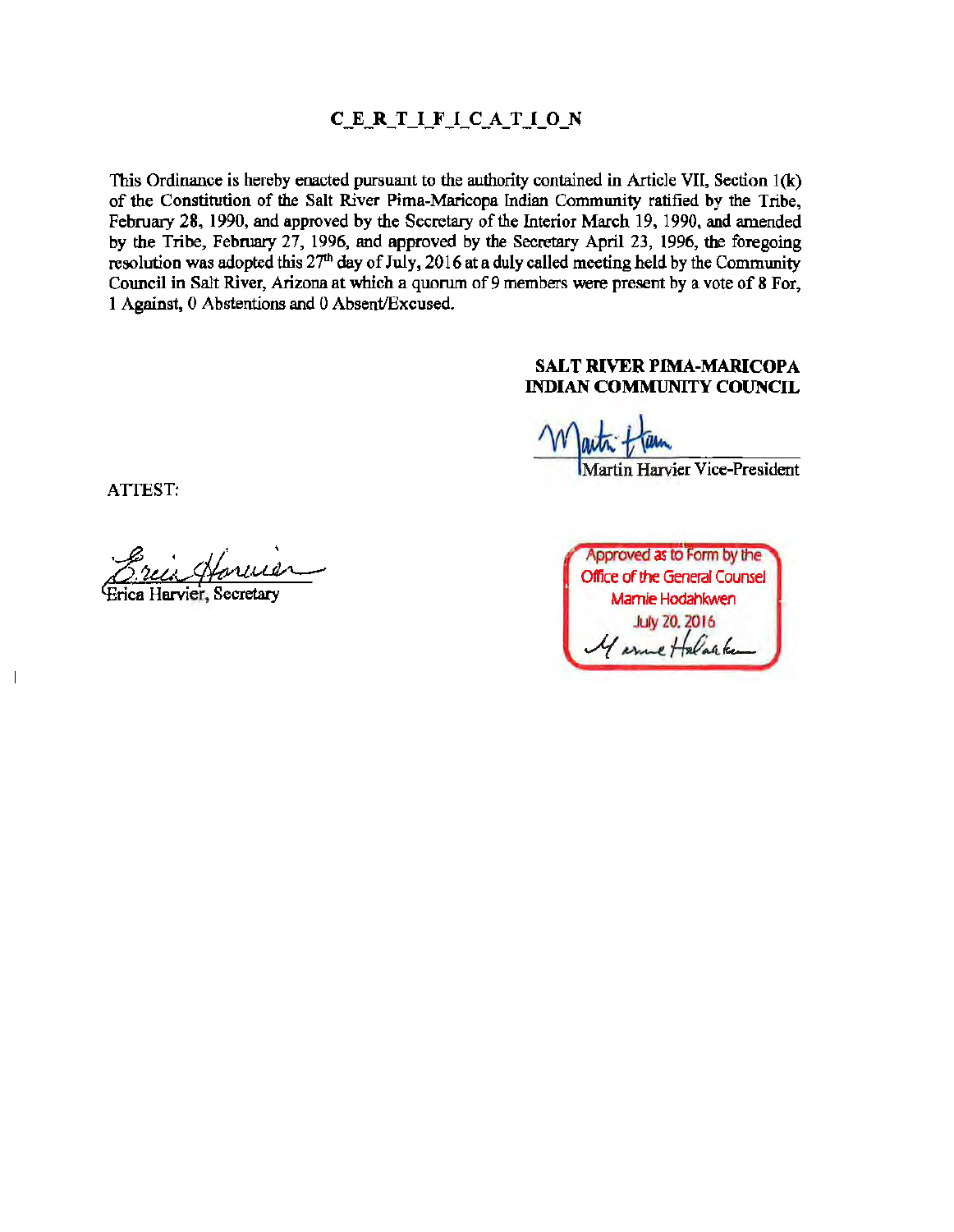## Chapter 15.5

## **GAMING\***

| Sec. 15.5-1.  | Purpose.                                                         |
|---------------|------------------------------------------------------------------|
| Sec. 15.5-2.  | Definitions.                                                     |
| Sec. 15.5-3.  | Adoption of compact and subsequent amendments.                   |
| Sec. 15.5-4.  | Authorization.                                                   |
| Sec. 15.5-5.  | Ownership.                                                       |
| Sec. 15.5-6.  | Use of revenue.                                                  |
| Sec. 15.5-7.  | Audit.                                                           |
| Sec. 15.5-8.  | Protection of environment and public health and safety.          |
| Sec. 15.5-9.  | Licenses for employee.                                           |
| Sec. 15.5-10. | Licenses for services.                                           |
| Sec. 15.5-11. | Licenses for facilities.                                         |
| Sec. 15.5-12. | Licenses for operators.                                          |
| Sec. 15.5-13. | Licenses for regulators.                                         |
| Sec. 15.5-14. | Community regulatory agency.                                     |
| Sec. 15.5-15. | Compliance with Act.                                             |
| Sec. 15.5-16. | Prohibited acts.                                                 |
|               | Sec. 15.5-16.1. Financial services in gaming facilities.         |
|               | Sec. 15.5-16.2. Tort claims process.                             |
| Sec. 15.5-17. | Penalties.                                                       |
| Sec. 15.5-18. | Repeal and severability.                                         |
| Sec. 15.5-19. | Detention and questioning of persons suspected of violations.    |
| Sec. 15.5-20. | Trust protection for minor and incompetent beneficiaries receiv- |
|               | ing IGRA benefits; applicable law; jurisdiction.                 |
| Sec. 15.5-21. | Reserved.                                                        |
| Sec. 15.5-22. | Disclaimer.                                                      |
| Sec. 15.5-23. | Granting of security interests.                                  |
| Sec. 15.5-24. | Raffles.                                                         |
| Sec. 15.5-25. | Effective date.                                                  |

**<sup>\*</sup>Editor's note—**Ord. No. SRO-449-2014, adopted Aug. 27, 2014, substantially amended ch. 15.5, specifically amending §§ 15.5-2, 15.5-3, 15.5-7, 15.5-9-15.5-14, 15.5-16, 15.5-16.2, 15.5-23, and adding § 15.5-24, establishing that said amendments take effect on the first day of the month following approval by the National Indian Gaming Commission.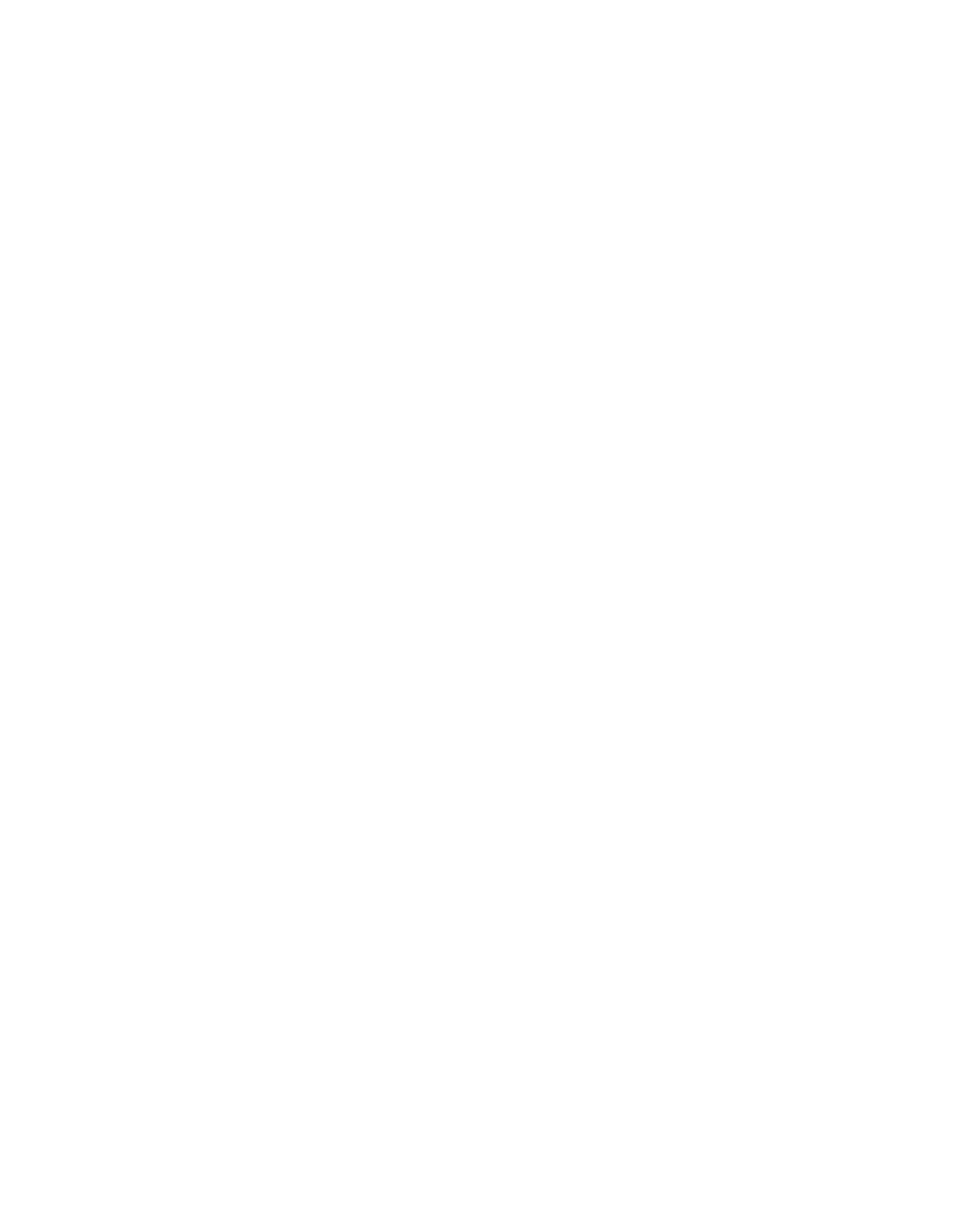#### **Sec. 15.5-1. Purpose.**

It is the purpose of this chapter to govern and regulate the operation and conduct of all gaming activities on lands within the jurisdiction of the Salt River Pima-Maricopa Indian Community in order to protect the public interest in the integrity of such gaming activities, to prevent improper or unlawful conduct in the course of such gaming activities, and to promote the development of a balanced tribal economy by dedicating all of the net revenues from such gaming activities to the public purposes of the Tribe, including the support of Community government programs which promote economic development and the health, education and welfare of the Community and its members.

(Code 1981, § 15.5-1; Code 2012, § 15.5-1; Ord. No. SRO-212-96, § 1, 11-8-1995; Ord. No. SRO-219-96, § 1, 6-26-1996; Ord. No. SRO-402-2012, § 15.5-1, 5-30-2012)

### **Sec. 15.5-2. Definitions.**

For purposes of this chapter:

*Act* means the Indian Gaming Regulatory Act, Pub L 100-497, 25 USC 2701 et seq.

*Administrative hearing* means a hearing conducted to consider the initial denial, or subsequent conditioning, suspension or revocation of a gaming employee or gaming services license or to consider allowing a barred person to return to a gaming facility and setting conditions for such return.

*Applicant* means any person who has applied for a license under the provisions of this chapter.

*Application* means a request for the issuance of a license under the provisions of this chapter.

*Beneficiary* means an enrolled member for whom a trust is created under the Act.

*Board* means the body appointed by the Community Council to conduct administrative hearings pursuant to this chapter and also known as the gaming regulatory board.

*Chapter* means the Salt River Pima-Maricopa Indian Community gaming ordinance and any regulations and standards of operation and management promulgated by the Community regulatory agency hereunder.

*Class II gaming* means class II gaming as defined in accordance with the Act, 25 USC 2703(7)(A), and the regulations promulgated thereunder by the commission.

*Class III gaming* means class III gaming as defined in accordance with theAct, 25 USC 2703(8).

*Code* means the Salt River Pima-Maricopa Indian Community Code of Ordinances.

*Commission* means the National Indian Gaming Commission.

*Community* means the Salt River Pima-Maricopa Indian Community.

*Community Council* means the Salt River Pima-Maricopa Indian Community Council, the duly constituted governing body of the Salt River Pima-Maricopa Indian Community, empowered by the Salt River Pima-Maricopa Indian Community Constitution to adopt this chapter.

*Community court* or *court* means the Salt River Pima-Maricopa Indian Community court.

*Community law enforcement agency* means the police force of the Community established and maintained by the Community to carry out law enforcement on the reservation.

*Community president* means the president of the Salt River Pima-Maricopa Indian Community.

*Community regulatory agency* means the Salt River Pima-Maricopa Indian Community gaming regulatory agency established pursuant to this chapter.

*Community trustee* means the Community while acting as a trustee of a trust.

*Compact* means such compact governing the conduct of class III gaming on the Community's reservation as may be entered into pursuant to the Indian Gaming Regulatory Act between the State of Arizona and the Salt River Pima-Maricopa Indian Community, and approved by the Secretary of the Interior, or such procedures promulgated by the Secretary of the Interior pursuant to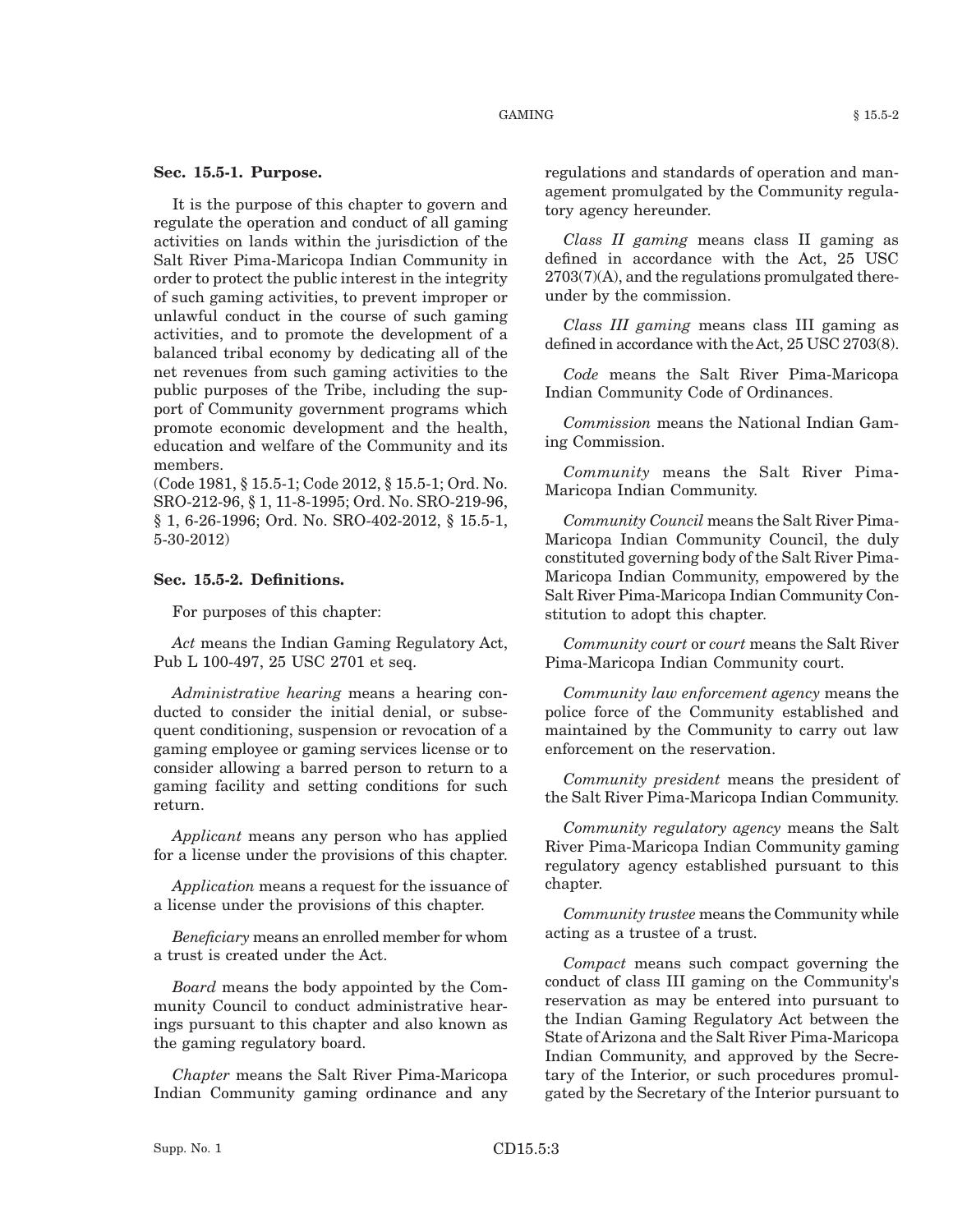the Indian Gaming Regulatory Act governing the conduct of class III gaming on the Community's reservation.

*Creditor* means, with respect to a beneficiary, a person who has a claim.

*Debt* means liability on a claim.

*Director* means the executive director of the Salt River Pima-Maricopa Indian Community regulatory agency established pursuant to this chapter.

*Enrolled member* means an enrolled member of the Community.

*Enterprise* means the Salt River Pima-Maricopa Indian Community gaming enterprise established by the Salt River Pima-Maricopa Indian Community Council to conduct all gaming operations of the Community on the reservation.

*Game* means any game played with cards, dice, equipment or any mechanical, electromechanical or electronic device or machine for coin, currency, property or other consideration or thing of value.

*Gaming* or *gambling* means to deal, operate, carry on, conduct, maintain or expose for play any game.

*Gaming device* means a microprocessor-controlled electronic device which allows a player to play games of chance, some of which are affected by skill, which device is activated by the insertion of a coin, currency, tokens or by the use of credit, and which awards game credits, cash, tokens, replays or a receipt that can be redeemed by the player for any of the foregoing. Game play may be displayed by video facsimile or mechanical rotating reels whereby the software of the device predetermines the stop positions and the presence, or lack thereof, of a winning combination and pay out, if any.

*Gaming employee* means any key employee, any primary management official or any other person employed by the enterprise who performs gaming related activities, including those persons whose employment duties require or authorize access to restricted gaming related areas of the gaming facility.

*Gaming employee license* means a license issued by the Community regulatory agency pursuant to section 15.5-9, permitting a person to be employed as a gaming employee.

*Gaming equipment* means any machine, equipment or device which is specially designed or manufactured for use in the operation of any class II or class III gaming activity, including any gaming device.

*Gaming facility* or *gaming facilities* means the buildings or structures in which class III gaming, as authorized by the compact is conducted.

*Gaming facility license* means a license issued by the Community regulatory agency pursuant to section 15.5-11, allowing permitting gaming operations at a gaming facility.

*Gaming operation* means any class II or class III gaming conducted by the enterprise pursuant to this chapter.

*Gaming operator license* means a license issued by the Community regulatory agency pursuant to section 15.5-12, permitting the enterprise to conduct gaming operations at a gaming facility.

*Gaming-related activities* means any type of activity that falls within the definition of gaming and includes administrative and financial activities for the revenue generated from gaming activities.

*Gaming services* means:

- (1) The providing of any goods or services (except for legal services) for a gaming facility or the gaming enterprise in connection with the operation of class III gaming in an amount in excess of \$10,000.00 in any single month, including, but not limited to, equipment, transportation, food, linens, janitorial supplies, maintenance, or security services;
- (2) The providing, manufacturing, distributing, or servicing of any amount of gaming equipment to the Community or the enterprise in connection with the operation of class II or class III gaming in a gaming facility;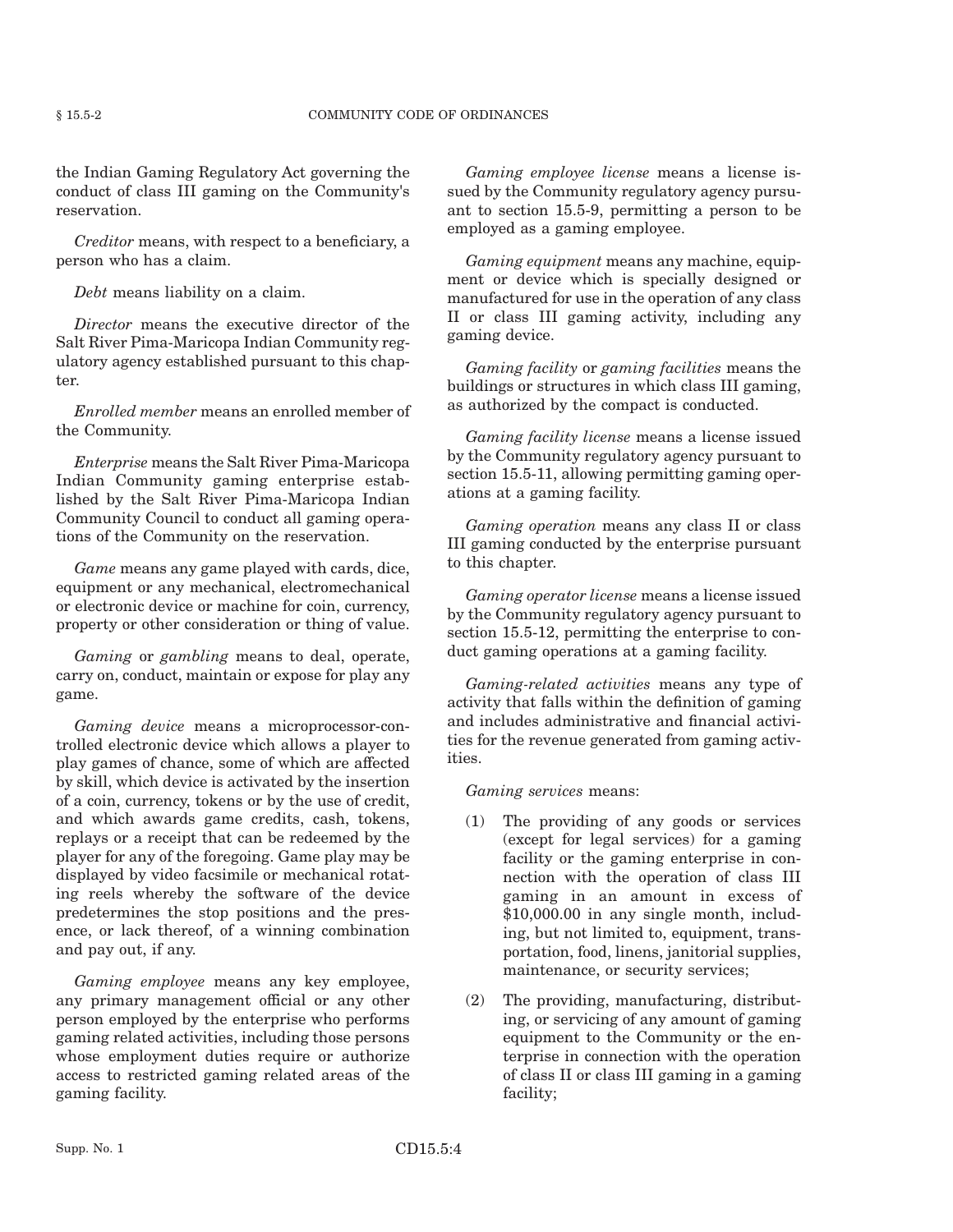#### $GAMING$   $§ 15.5-2$

- (3) The extension of or guarantee of any financing for the enterprise or the gaming facilities by any person or entity other than the Community or an institutional investor;
- (4) The provision of any services by a management contractor.

*Gaming services license* means a license issued by the Community regulatory agency pursuant to section 15.5-10, permitting a person or entity to provide gaming services.

*Gaming support employee* means any employee or persons employed by the enterprise who perform employment duties that are not gaming related and do not meet the definition of "gaming employee" and includes employees having access to nonpublic areas but not restricted to gamingrelated areas of the gaming facility.

*Institutional investor* means an agency of the United States; a lending institution licensed and regulated by the state or the United States; a mutual fund that meets the requirements of a "qualified institutional buyer," as defined in rule 144A of the Federal Securities Act; an insurance company as defined in section  $2(a)(17)$  of the Investment Company Act of 1940, as amended; and investment company registered under section 8 of the Investment Company Act of 1940, as amended; an investment adviser registered under section 203 of the Investment Advisers Act of 1940, as amended; a finance company with net assets in excess of \$250,000,000.00, which regularly provides companies with asset-based equipment leasing or financing; or a gaming company duly licensed in such jurisdictions as the Community regulatory agency deems acceptable.

*Key employee* means:

- (1) A person who performs one or more of the following functions:
	- a. Bingo caller;
	- b. Counting room supervisor;
	- c. Chief of security;
	- d. Custodian of gaming supplies or cash;
	- e. Floor manager or management;
	- f. Pit boss;
- g. Dealer;
- h. Croupier;
- i. Approver of credit; or
- j. Custodian of gaming devices, including persons with access to cash and accounting records within such devices;
- (2) If not otherwise included, any other person whose total cash compensation is in excess of \$50,000.00 per year; or
- (3) If not otherwise included, the four most highly compensated persons in the enterprise.

*Management contract* means a contract within the meaning of  $25 \text{ USC } 2710(d)(9)$  and  $2711$ .

*Management contractor* means a natural person or entity that has entered into a management contract with the Community or the enterprise which has been approved pursuant to 25 USC 2710(d)(9) and 2711.

*Manufacturer* means a natural person or entity that manufactures gaming devices and/or component parts thereof, as defined herein, for use or play in the gaming facilities.

*National Indian Gaming Commission* means the National Indian Gaming Commission established pursuant to 25 USC 2704.

*Net revenues* means gross revenues of class II and class III gaming activities less amounts paid out as, or paid for, prizes and total operating expenses, including debt service but excluding management fees paid to a management contractor within the meaning of 25 USC 2711(c).

*Person* means and includes a corporation, company, partnership, firm, association or society, as well as a natural person. When person is used to designate the violator or offender of any law, it includes a corporation, partnership or any association of persons.

*Primary management official* means:

(1) The person having management responsibility for or under a management contract;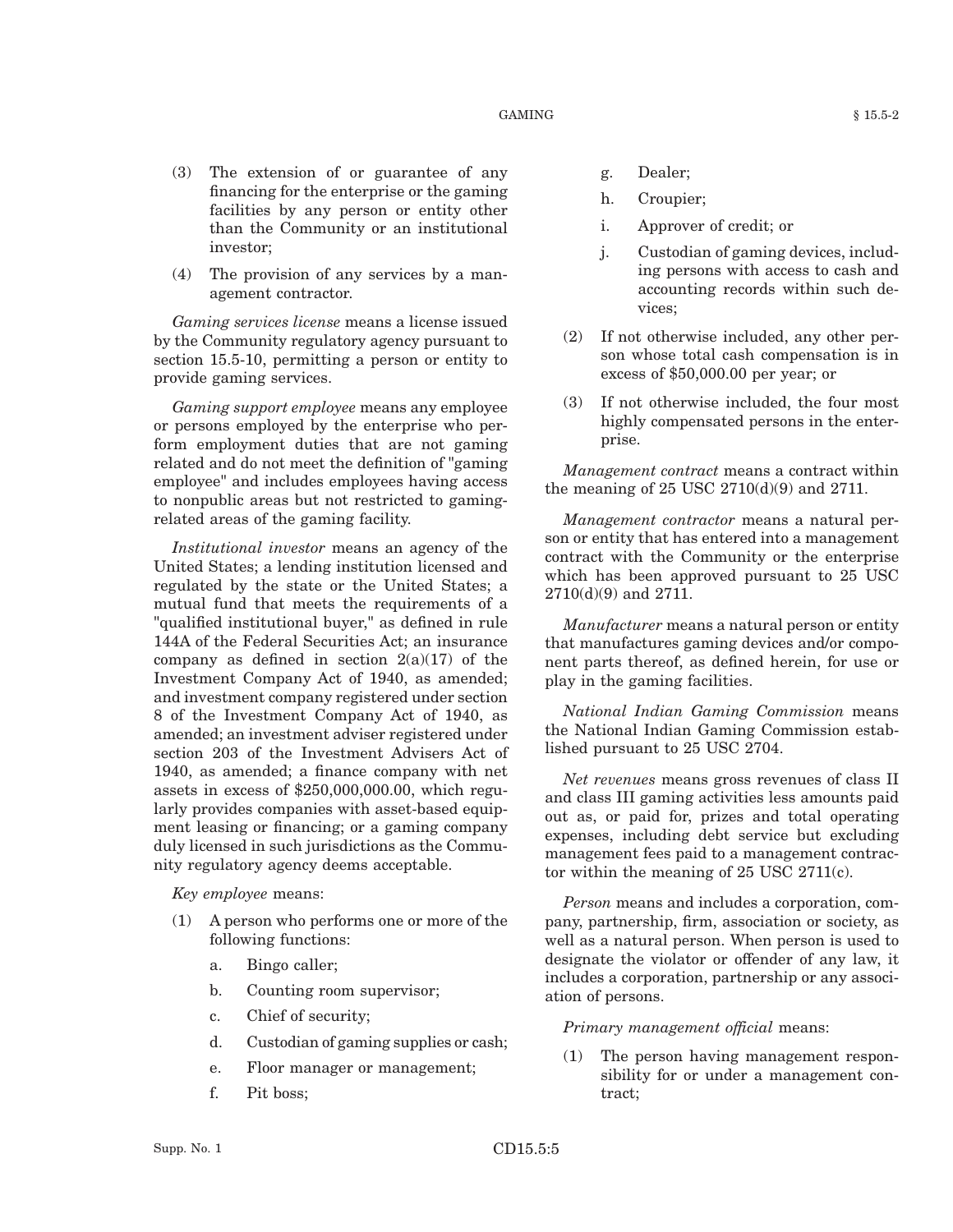- (2) Any person who has authority to hire and fire employees, or to set up working policy for the enterprise; or
- (3) The chief financial officer or other person who has financial management responsibility for the enterprise.

*Principal* means, with respect to any person, all or any subset of the following persons:

- (1) Each of its officers and directors;
- (2) Each of its principal management employees, including any chief executive officer, chief financial officer, chief operating officer or general management;
- (3) Each of its owners or partners, if an unincorporated business;
- (4) Each of its shareholders who owns more than ten percent of the shares of the corporation, if a corporation;
- (5) Each person other than a banking institution who has provided financing for the entity constituting more than ten percent of the total financing of the entity; and
- (6) Each of the beneficiaries, or trustees of a trust.

*Property* includes contributions made by the Community to a trust and all real property, personal property, and interests in real or personal property held in a trust from time to time.

*Reservation* means all lands within the limits of the Salt River Pima-Maricopa Indian Reservation, and all other lands title to which is held in trust by the United States for the benefit of the Community or any individual member or members of the Community or held by the Community or an individual member of the Community subject to restriction by the United States against alienation and over which the Community exercises governmental power.

*Settlor* means the Community transferring property to a trust.

*Spouse* and *former spouse* means only persons to whom the beneficiary was married at, or before, the time the transfer is made.

*State* means the State of Arizona, its authorized officials, agents and representatives.

*State gaming agency* means such agency of the State of Arizona which the governor may from time to time designate by written notice to the Community as the single state agency which shall act on behalf of the state under the compact.

*Transfer* means a disposition by or from a trustee of a trust, with or without consideration.

*Trust* means a trust created by the Community for an enrolled member under the act.

*Trust instrument* means an instrument appointing a trustee for property held in a trust created pursuant to the act.

(Code 1981, § 15.5-2; Code 2012, § 15.5-2; Ord. No. SRO-212-96, § 2, 11-8-1995; Ord. No. SRO-219-96, § 2, 6-26-1996; Ord. No. SRO-239-98, §§ A—C, 5-6-1998; Ord. No. SRO-284-2002, § 1, 12-21- 2001; Ord. No. SRO-358-2010, § I, 2-10-2010; Ord. No. SRO-402-2012, § 15.5-2, 5-30-2012; Ord. No. SRO-449-2014, 8-27-2014)

## **Sec. 15.5-3. Adoption of compact and subsequent amendments.**

(a) At such time as the compact and any subsequent amendments becomes legally effective pursuant to the act, the compact shall be deemed to be incorporated herein and enacted as an integral part of this chapter as if set forth in full herein, and in the event of any conflict between a provision of this chapter and a provision of the compact, the provision set forth in the compact shall be deemed to be controlling, except in the event that the provision set forth in this chapter is stricter or more stringent.

(b) The adoption of the compact and incorporation herein shall under no circumstances be deemed to affect the operation by the Community of any class II gaming, whether conducted within or without the gaming facilities, or to confer upon the state any jurisdiction over such class II gaming conducted by the Community on the reservation.

(Code 1981, § 15.5-3; Code 2012, § 15.5-3; Ord. No. SRO-212-96, § 3, 11-8-1995; Ord. No. SRO-219-96, § 3, 6-26-1996; Ord. No. SRO-402-2012, § 15.5-3, 5-30-2012; Ord. No. SRO-449-2014, 8-27-2014)

**Editor's note—**Ord. No. SRO-449-2014, adopted Aug. 27, 2014, amended the catchline of § 15.5-8 to read as herein set out. Said section was formerly catchlined "Adoption of compact."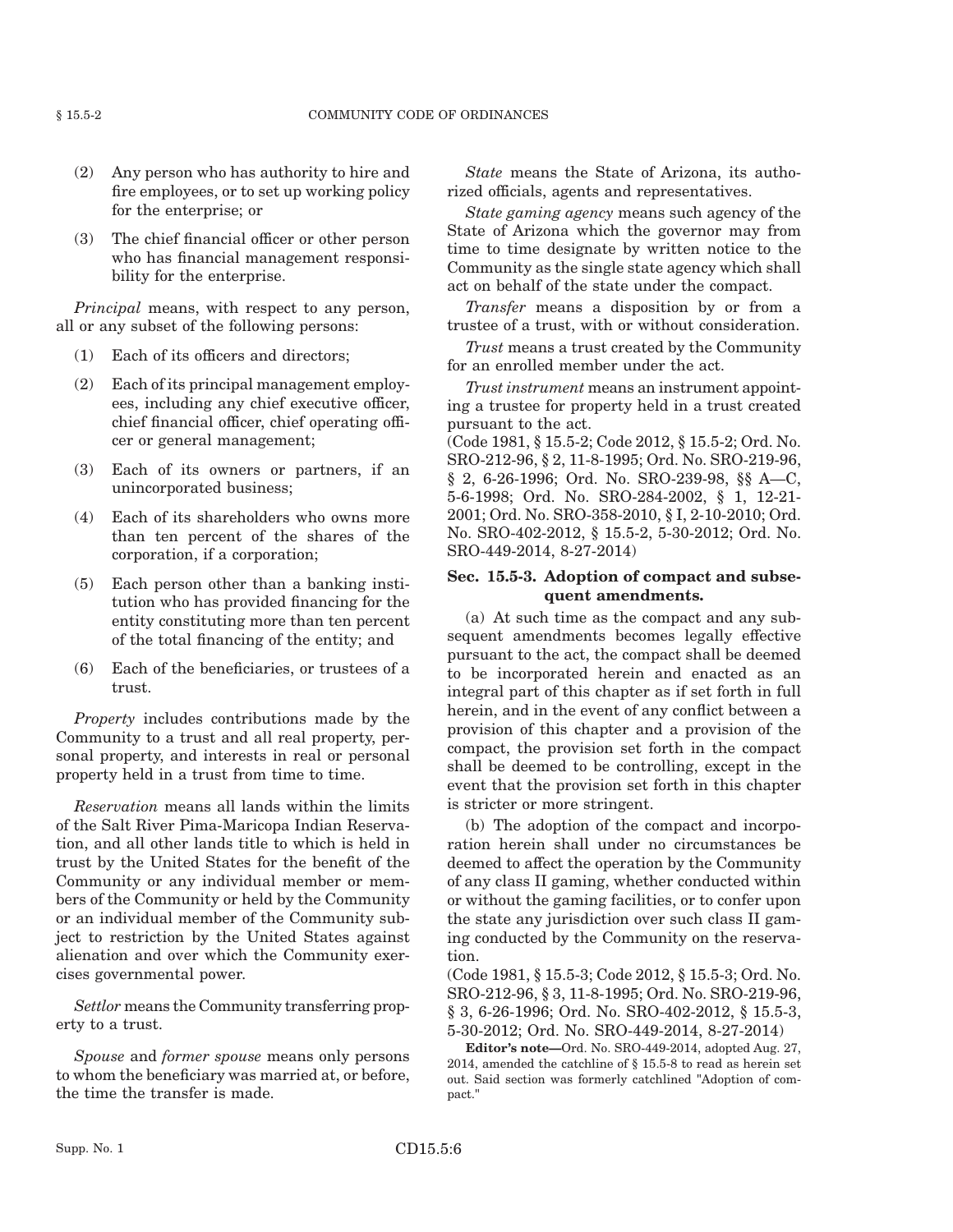The enterprise on behalf of the tribe may conduct class II gaming, and the enterprise on behalf of the tribe may conduct all types of class III gaming authorized by the compact once the compact becomes legally effective pursuant to the act. No person under the age of 21 shall be allowed to be permitted to place any wager, directly or indirectly, on any class II or class III gaming.

(Code 1981, § 15.5-4; Code 2012, § 15.5-4; Ord. No. SRO-212-96, § 4, 11-8-1995; Ord. No. SRO-219-96, § 4, 6-26-1996; Ord. No. SRO-402-2012, § 15.5-4, 5-30-2012)

#### **Sec. 15.5-5. Ownership.**

The Community shall have the sole propriety interest in and responsibility for the conduct of any gaming operation authorized by this chapter; provided, however, that nothing herein shall be construed to prevent the Community from granting security interests or other financial accommodations to secured parties, lenders or others, or to prevent the Community from entering into true leases or financing lease arrangements, or to interfere with the exercise by any secured party of its rights under any financing agreement with the Community to enforce its security interests in the premises on which such gaming activities may be conducted, or to enforce its rights against gross revenues of the Community from its gaming activities for the purpose of repayment of the debt obligations of the Community to such secured party in accordance with the provisions of such agreements.

(Code 1981, § 15.5-5; Code 2012, § 15.5-5; Ord. No. SRO-212-96, § 5, 11-8-1995; Ord. No. SRO-219-96, § 5, 6-26-1996; Ord. No. SRO-402-2012, § 15.5-5, 5-30-2012)

#### **Sec. 15.5-6. Use of revenue.**

(a) In compliance with section  $2710(b)(2)(B)$  of the Act, net revenues from class II and class III gaming shall be used only for the following purposes:

(1) To fund tribal government operations and programs;

- (2) Provide for the general welfare of the Community and its members.
- (3) Promote tribal economic development;
- (4) Donate to charitable organizations; or
- (5) Help fund operations of local government agencies.

(b) If the Community elects to make per capita payments to Community members, it shall authorize such payments only upon approval of a plan submitted to the Secretary of the Interior under section 2710(b)(3) of the Act.

(Code 1981, § 15.5-6; Code 2012, § 15.5-6; Ord. No. SRO-212-96, § 6, 11-8-1995; Ord. No. SRO-219-96, § 6, 6-26-1996; Ord. No. SRO-402-2012, § 15.5-6, 5-30-2012)

## **Sec. 15.5-7. Audit.**

(a) The enterprise shall cause to be conducted annually an independent audit of all gaming operations and shall submit the resulting audit reports to the Community regulatory agency and the National Indian Gaming Commission.

(b) All gaming-related contracts that result in the purchase of supplies, services, or concessions in excess of \$25,000.00 annually, except contracts for professional legal and accounting services, shall be specifically included within the scope of such audit.

(Code 1981, § 15.5-7; Code 2012, § 15.5-7; Ord. No. SRO-212-96, § 7, 11-8-1995; Ord. No. SRO-219-96, § 7, 6-26-1996; Ord. No. SRO-402-2012, § 15.5-7, 5-30-2012; Ord. No. SRO-449-2014, 8-27-2014)

## **Sec. 15.5-8. Protection of environment and public health and safety.**

All gaming facilities shall be constructed, maintained and operated in a manner that adequately protects the environment and the public health and safety, and for that purpose shall comply with the standards generally imposed by the Uniform LawsAnnotated Codes covering the Uniform Building Code, Uniform Mechanical Code, Uniform Plumbing Code, and Uniform Fire Code, the public health standards for food and beverage handling requirements of the United States Public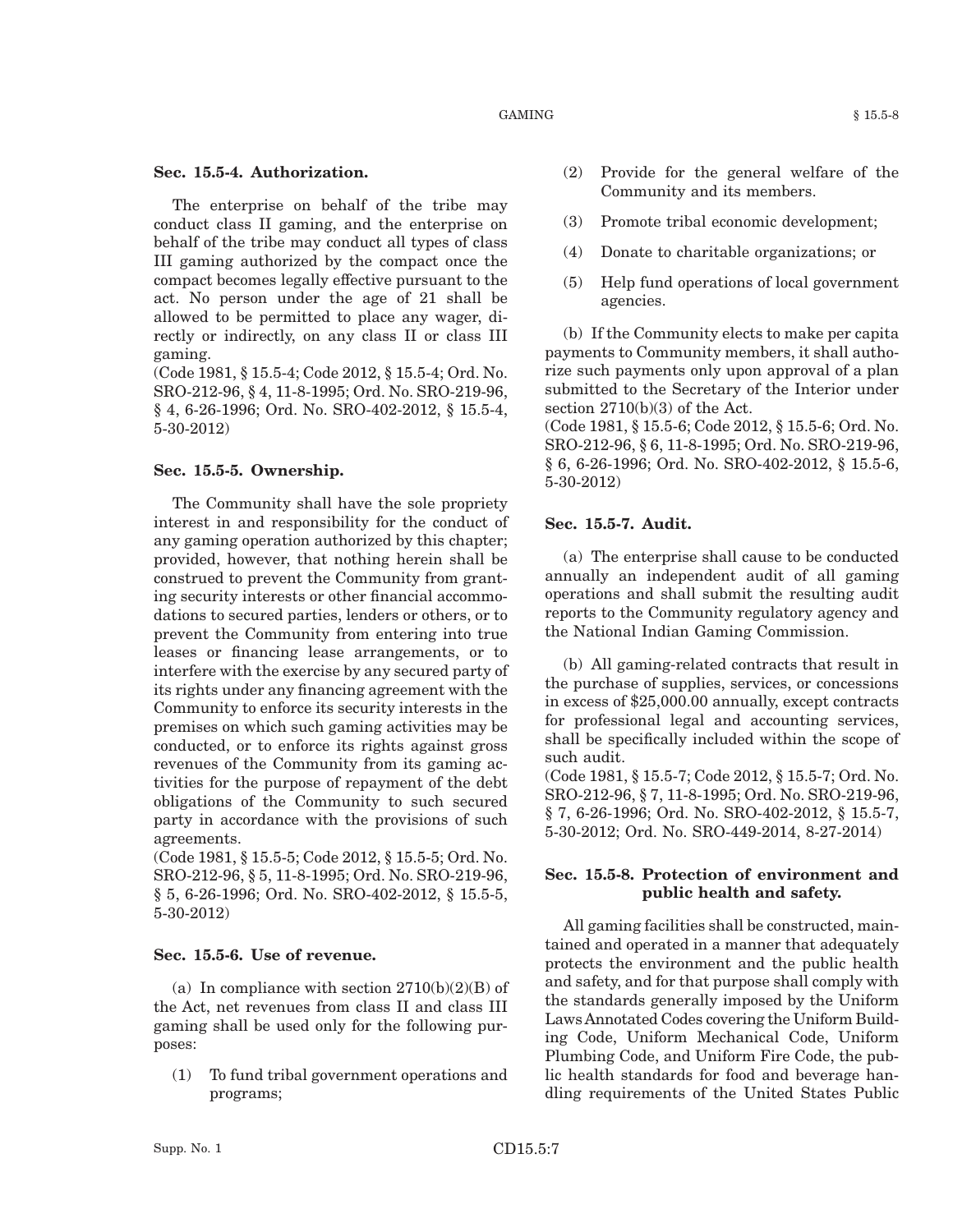Health Service, and all other applicable health, safety and environmental standards of the Community.

(Code 1981, § 15.5-8; Code 2012, § 15.5-8; Ord. No. SRO-212-96, § 8, 11-8-1995; Ord. No. SRO-219-96, § 8, 6-26-1996; Ord. No. SRO-402-2012, § 15.5-8, 5-30-2012)

## **Sec. 15.5-9. Licenses for employee.**

All class II and class III gaming employees shall be required to obtain a gaming employee license from the Community regulatory agency, and no person may commence or continue employment as a gaming employee unless he is the holder of a valid current gaming employee license or temporary gaming employee license issued by the Community regulatory agency, and is certified by the state gaming agency if so required by the compact. No person may commence employment as a gaming employee unless such person is at least 18 years of age, and no person shall be employed in the service of alcoholic beverages at any gaming facility, if such service of alcoholic beverages is allowed by the Community, unless such person is at least 21 years of age. The Community regulatory agency shall ensure that the policies and procedures set out in 25 CFR parts 556 and 558 which is made a part hereof are implemented with respect to gaming employee licensure for all class II and class III gaming employees. The Community regulatory agency shall be empowered to create a dual or multitiered licensure system which requires a greater degree of information be provided and a more comprehensive background investigation be employed with respect to prospective key employees and primary management officials.

- (1) *Application forms.* The Community regulatory agency shall ensure that all application forms for a gaming employee license shall contain the notice described in 25 CFR parts 556 and 558 as follows:
	- a. *Privacy notice.* The Community regulatory agency shall place the following notice on the application form for a key employee or a primary management official before that form is filled out by an applicant: In compliance with the Privacy Act of 1974,

the following information is provided: Solicitation of the information on this form is authorized by 25 USC 2701 et seq. The purpose of the requested information is to determine the eligibility of individuals to be granted a gaming license. The information will be used by the tribal gaming regulatory authorities and by the National Indian Gaming Commission (NIGC) members and staff who have need for the information in the performance of their official duties. The information may be disclosed by the tribe or the NIGC to appropriate federal, tribal, state, local, or foreign law enforcement and regulatory agencies when relevant to civil, criminal or regulatory investigations or prosecutions or when pursuant to a requirement by a tribe or the NIGC in connection with the issuance, denial, or revocation of a gaming license, or investigations of activities while associated with a tribe or a gaming operation. Failure to consent to the disclosures indicated in this notice will result in a tribe's being unable to license you for a primary management official or key employee position. The disclosure of your social security number (SSN) is voluntary. However, failure to supply a SSN may result in errors in processing your application.

b. *Notice regarding false statements.* The Community regulatory agency shall place the following notice on the application form for a key employee or a primary management official before that form is filled out by an applicant: A false statement on any part of your license application may be grounds for denying a license or the suspension or revocation of a license. Also, you may be punished by fine or imprisonment (18 USC 1001).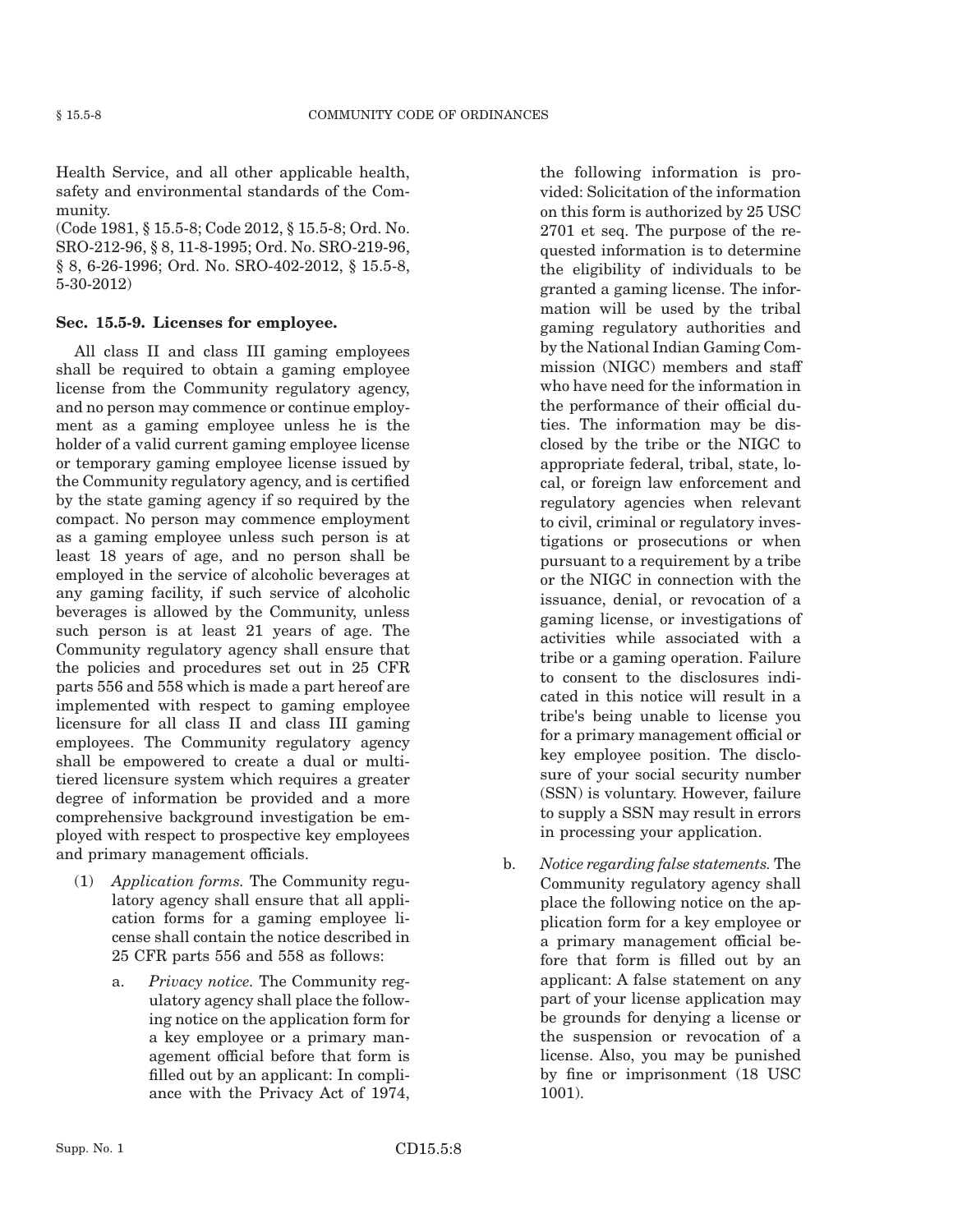$GAMING$   $§ 15.5-9$ 

- (2) *Background investigations.* The Community regulatory agency shall ensure that a background investigation is conducted on all prospective gaming employees upon receipt of a completed application for employment as a gaming employee. Such background investigation shall commence immediately upon receipt of the completed application and shall be conducted as quickly as possible. The Community law enforcement agency, or such other third-party investigative entity with which the Community regulatory agency may contract, shall assist the Community regulatory agency in conducting background investigations as deemed necessary and appropriate by the Community regulatory agency. The Community regulatory agency shall conduct an investigation sufficient to make a determination under subsection (3) of this section. In conducting such background investigation, the Community regulatory agency and its agents shall promise to keep confidential the identity of each person interviewed in the course of the investigation unless disclosure is required by law. The Community shall enter into an agreement with the National Indian Gaming Commission as a third-party investigative entity for purposes of taking and checking fingerprints of all applicants and conducting any ad-
- ditional criminal history checks as may be deemed necessary by the commission pursuant to 25 CFR 522.2(h). (3) *Eligibility determination.* The Commu-
- nity regulatory agency shall, as soon as possible after completion of the background investigation, determine whether an applicant is eligible for a gaming employee license. The Community regulatory agency shall determine that an applicant is not eligible for a gaming employee license if such applicant:
	- a. Has been determined to be a person whose prior activities, criminal record, if any, or reputation, habits and associations, pose a threat to the public interest or to the effective

regulation of gaming, or creates or enhances dangers of unsuitable, unfair, or illegal practices and methods and activities in the conduct of the gaming activities permitted pursuant to this chapter;

- b. Has failed to provide any information reasonably required to investigate the application for a gaming employee license or to reveal any fact material to such application, or has furnished any information which is untrue or misleading in connection with such application; or
- c. Has been convicted of any felony or gaming offense if applicable under the eligibility standards adopted by the regulatory agency.
- (4) *Procedures for forwarding applications and reports for key employees and primary management officials to National Indian Gaming Commission.* Upon completion of a background investigation, and an eligibility determination for a gaming employee license pursuant to subsection (3) of this section, and in any event no later than the time when a key employee or primary management official begins work, the Community regulatory agency shall forward to the National Indian Gaming Commission a copy of the completed application for employment, and an investigative report on the background investigation required pursuant to subsection (2) of this section. Such investigative report shall include the steps taken in conducting a background investigation; results obtained; conclusions reached; and the basis for those conclusions. The Community regulatory agency shall submit a notice of results of the applicant's background investigation to the National Indian Gaming Commission no later than 60 days after the applicant begins work. The notice of results shall contain:
	- a. Applicant's name, date of birth, and social security number;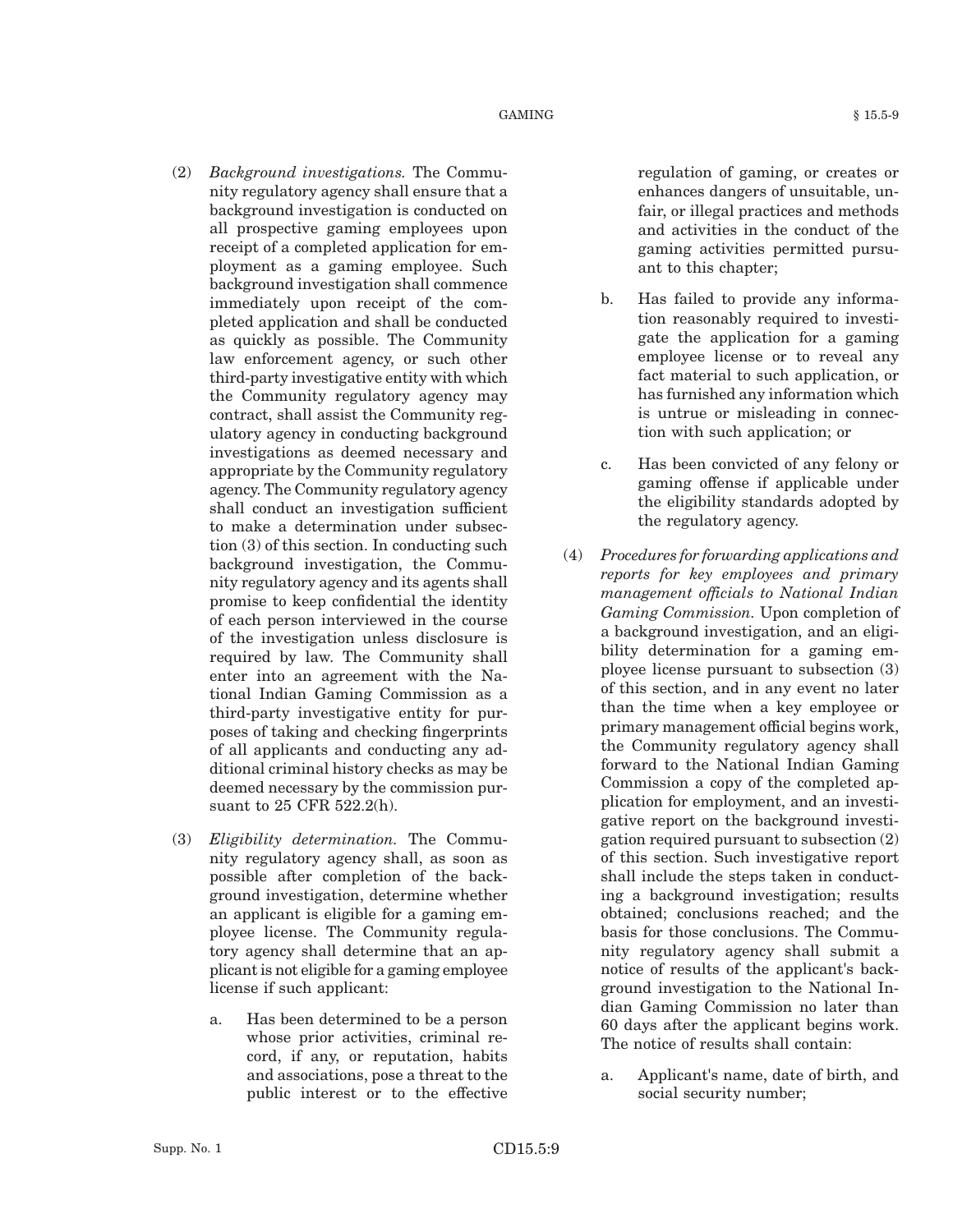- b. Date on which applicant began or will begin work as key employee or primary management official;
- c. A summary of the information presented in the investigative report, which shall at a minimum include a listing of:
	- 1. Licenses that have previously been denied;
	- 2. Gaming licenses that have been revoked, even if subsequently reinstated;
	- 3. Every known criminal charge brought against the applicant within the last ten years of the date of application; and
	- 4. Every felony of which the applicant has been convicted or any ongoing prosecution.
- d. A copy of the eligibility determination made under 25 CFR 556.5.

Such eligibility determination and investigative report shall be forwarded to the National Indian Gaming Commission for inclusion in the Indian gaming individual's records system, regardless of whether a prospective licensee is granted or denied a license. The Community regulatory agency shall retain applications for employment of key employees and primary management officials and reports of background investigations of such individuals for inspection by the chairman of the commission or his designee for no less than three years from the date of termination of employment.

(5) *Granting a license.* Upon completion of the eligibility determination required pursuant to subsection (3) of this section, the Community regulatory agency shall either grant or deny a gaming employee license. Within 30 days after the issuance of the license, the Community regulatory agency shall notify the National Indian Gaming Commission of its issuance. A Community gaming operation shall not employ a key employee or primary management official who does not have a license after 90 days. Any individual denied a gaming employee license shall be entitled to an administrative hearing upon request. A right to a hearing under this section shall vest only upon receipt of a license granted under an ordinance approved by the Chairperson of the National Indian Gaming Commission. In the event the Community regulatory agency determines that a key employee or primary management official is eligible to be granted a gaming employee license, such individual shall be granted a temporary gaming license pending completion of the following procedure. If, upon completion of a 30-day period after receipt by the chairman of the National Indian Gaming Commission of the investigative report required pursuant to subsection (4) of this section, the commission notifies the Community regulatory agency that it has no objection to the issuance of a gaming employee license, or fails to provide the Community regulatory agency with a request for further information or a statement itemizing objections to the issuance of a gaming employee license to a key employee or primary management official, the Community regulatory agency shall grant a gaming employee license to such individual. If, however, the chairman requests further information during the 30-day period, the 30-day period shall be suspended until the chairman receives the information requested, if, within the 30-day period, the commission provides the Community regulatory agency with a statement itemizing objections to the issuance of a gaming employee license to a key employee or to a primary management official, the Community regulatory agency shall reconsider the license application, taking into account the objections itemized by the commission. The Community regulatory agency shall make the final decision whether to issue a gaming employee license to such applicant. Each temporary gaming employee license shall expire and become void and of no effect upon the determination by the Commu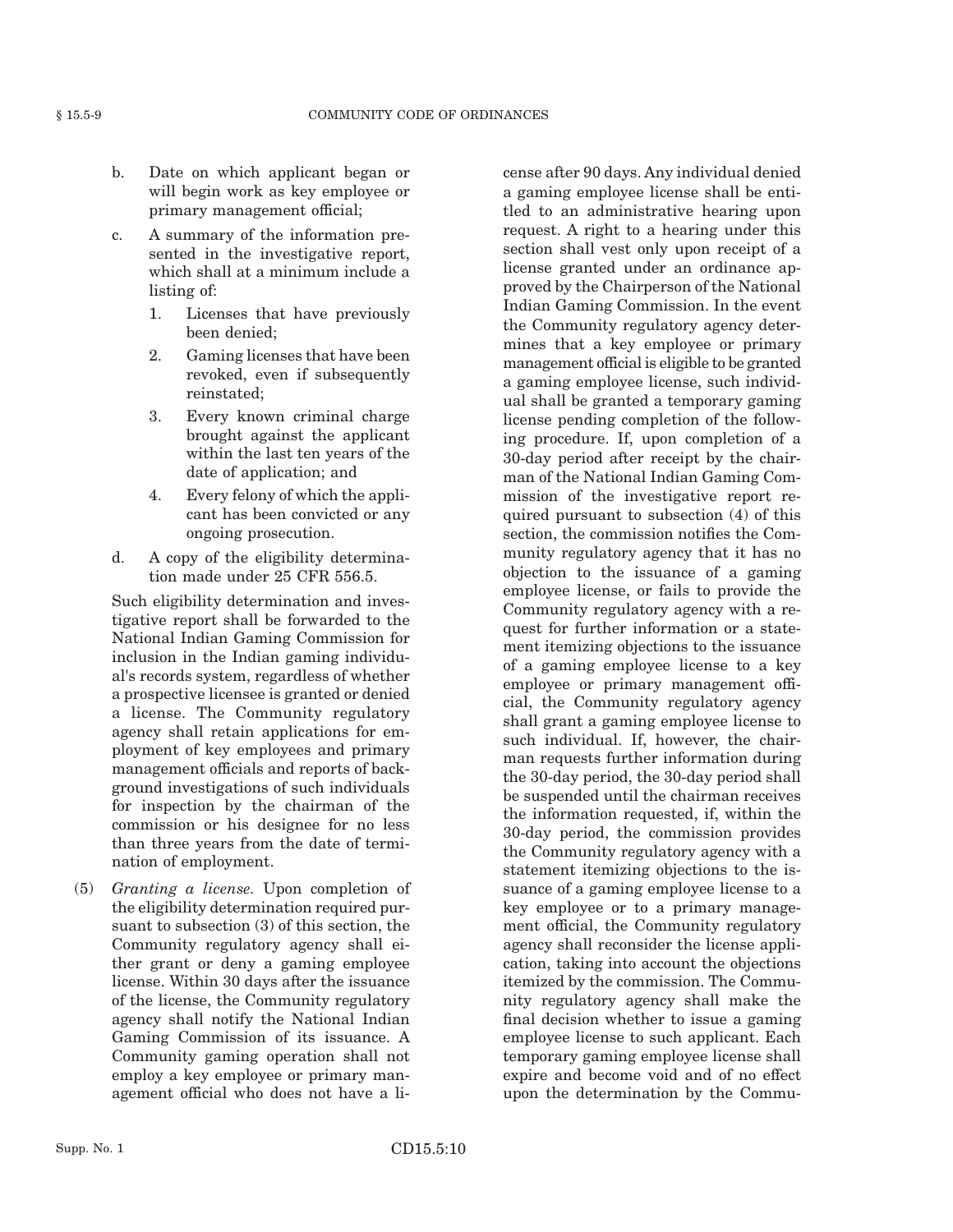nity regulatory agency of the applicant's suitability for a gaming employee license. Each holder of a gaming employee license shall be required to wear in plain view while at work an identification card issued by the Community regulatory agency which includes the holder's photograph, first and last name, and an identification number unique to the individual license which shall include a tribal seal or signature, and an expiration date.

(6) *Suspension and revocation.* The issuance of a gaming employee license by the Community regulatory agency shall not create or imply a right of employment or continued employment. The enterprise shall not employ, and if already employed, shall terminate any person who has had his gaming license denied or revoked by the Community regulatory agency. If, after the issuance of a gaming employee license, the Community regulatory agency receives from the National Indian Gaming Commission reliable information indicating that a key employee or a primary management official is not eligible for employment pursuant to the standard for eligibility determination contained in subsection (3) of this section, the Community regulatory agency shall suspend such license, shall notify in writing the licensee of the suspension and proposed revocation of the licensee's gaming employee license, and shall hold an administrative hearing upon request of the licensee. After an administrative hearing, the Community regulatory agency shall decide to revoke or to reinstate a gaming license. The Community regulatory agency shall notify the National Indian Gaming Commission of its decision within 45 days of receiving notification from the National Indian Gaming Commission pursuant to 25 CFR 558.4(a). Additionally, the Community regulatory agency shall have the right to conduct additional background or other investigations of any gaming employee at any time, and may suspend or revoke any gaming employee license issued hereunder if new information concerning facts arising either prior to or since the issuance of the original license, or any renewal thereof, comes to the attention of the regulatory agency, which information could justify denial of such original license, or any renewal thereof; provided, however, that no such license shall be suspended without notice and an administrative hearing unless the Community regulatory agency determines that continued licensing constitutes an immediate threat to the public health, safety or welfare, or the integrity of gaming on the reservation, and no license shall be permanently revoked until the Community regulatory agency has provided the licensee with an opportunity upon request for an administrative hearing.

(7) *Duration and renewal.* Any gaming employee license shall be effective for one year from the date of issuance unless the compact allows otherwise; provided, that a licensee who has applied for renewal may continue to be employed or engaged under the expired license until action is taken on the renewal application by the Community regulatory agency. Applicants for renewal of a gaming employee license shall provide updated material as requested, on the appropriate renewal forms, but shall not be required to resubmit historical data already available to the Community regulatory agency. Additional background investigations shall not be required for applicants for license renewal unless new information concerning the applicant's continuing eligibility for a license is discovered by either the Community regulatory agency or the state gaming agency.

(Code 1981, § 15.5-9; Code 2012, § 15.5-9; Ord. No. SRO-212-96, § 9, 11-8-1995; Ord. No. SRO-219-96, § 9, 6-26-1996; Ord. No. SRO-239-98, §§ E—G, 5-6-1998; Ord. No. SRO-402-2012, § 15.5-9, 5-30- 2012; Ord. No. SRO-449-2014, 8-27-2014; Ord. No. SRO-457-2015, § 15.5-9, 1-28-2015)

#### **Sec. 15.5-10. Licenses for services.**

No person or entity may provide gaming services to the Community or the enterprise, within or without the gaming facilities, unless it is the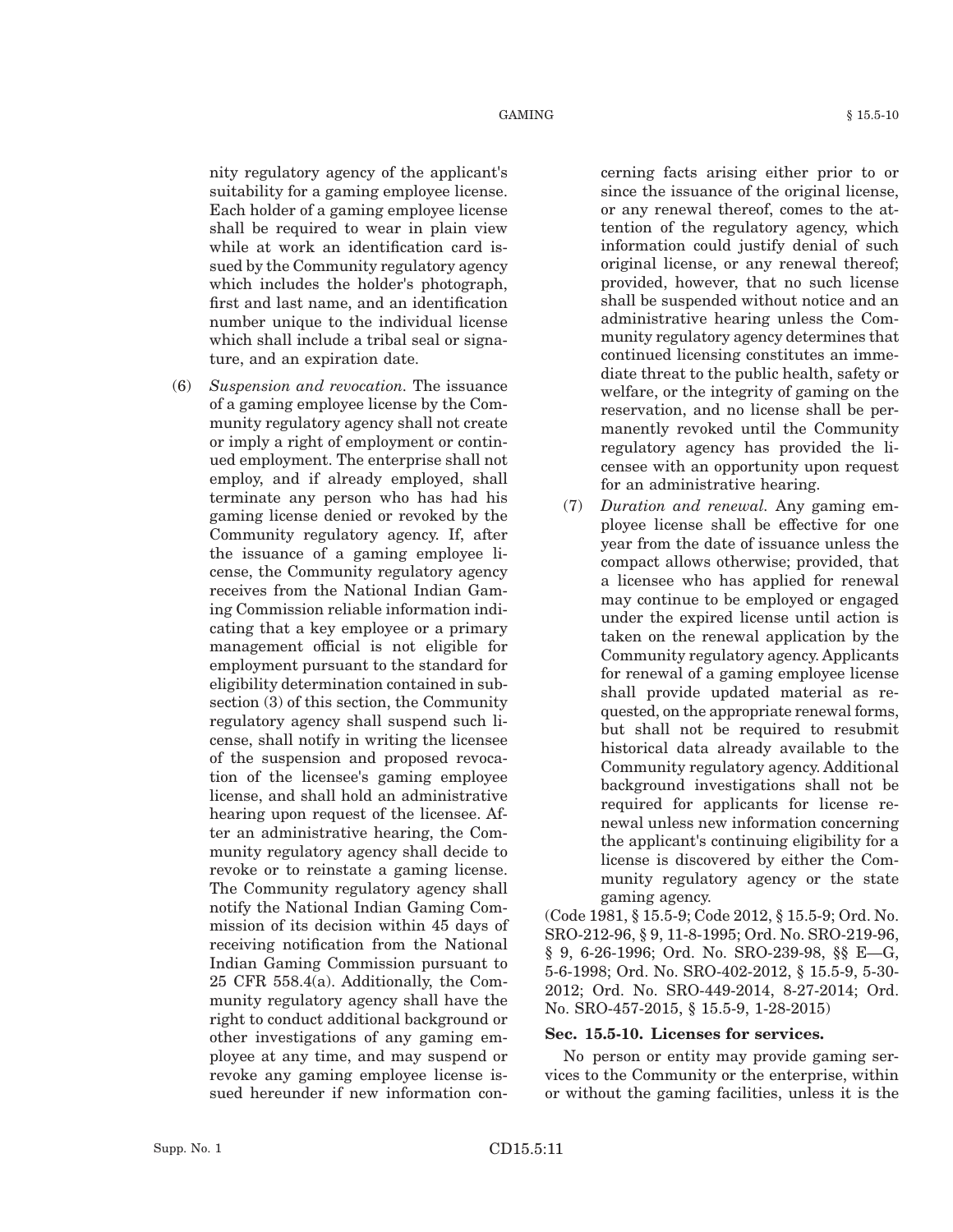holder of a valid current gaming services license issued by the Community regulatory agency. Each manufacturer, supplier, and service provider of gaming devices used by the enterprise shall be required to hold a valid current gaming services license before providing or supplying gaming devices or services to any gaming operation. The Community regulatory agency may waive the requirement that vendors be licensed if licensing the vendor is not necessary in order to protect the public interest. If the state gaming agency is also authorized to certify a vendor they must agree to any waiver of a requirement pursuant to this section. Vendors that provide less than \$10,000.00 worth of goods and services each month are exempt from certification requirements. Any management contractor, including the management contractor's principals, shall be required to hold a valid current gaming services license and to have received approval of its management contract by the National Indian Gaming Commission, before providing management services to any gaming operation.

(1) *Application forms.* The Community regulatory agency shall ensure that all application forms for a gaming service license shall contain a notice of privacy in accordance with the Privacy Act of 1974. The Community regulatory agency shall require each prospective provider of gaming services to provide the Community regulatory agency with such information, documentation and assurances as may be required by the Community regulatory agency, which shall, at a minimum, identify all of such applicant's principals, and which shall concern the applicant's and each principal's personal and family history, personal and business references, criminal conviction record, business activities, financial affairs, prior gaming industry experience and general educational background; and/or all of the foregoing as may be applicable to such applicant or such principal. Each such application shall be accompanied by the fingerprint card(s) of each principal of the applicant. For purposes of this section, the person or persons included as a principal and the application requirements for principals may be determined at the discretion of the director. The director has authority to approve individual exceptions for any component of the application form and the application requirements if the director determines that it is not required in order to protect the public interest.

- (2) *Background investigations.* The Community regulatory agency shall ensure that a background investigation is conducted on all prospective gaming services providers upon receipt of a completed application. Such background investigation shall commence immediately upon receipt of the completed application and shall be conducted as quickly as possible. The Community law enforcement agency, or such other third-party investigative entity with which the Community regulatory agency may contract, shall assist the Community regulatory agency in conducting background investigations as deemed necessary and appropriate by the Community regulatory agency. The Community regulatory agency shall conduct an investigation sufficient to make a determination under subsection (3) of this section. In conducting such background investigation, the Community regulatory agency or its agent shall promise to keep confidential the identity of each person interviewed in the course of the investigation unless disclosure is required by law.
- (3) *Eligibility determination.* The Community regulatory agency shall, as soon as possible after completion of the background investigation, determine whether an applicant is eligible for a gaming services license. The Community regulatory agency shall determine that an applicant is not eligible for a gaming services license if such applicant, or any principal identified with such applicant:
	- a. Has been determined to be a person or entity whose prior activities, criminal record, if any, or reputation, habits and associations, pose a threat to the public interest or to the effective regulation of gaming, or creates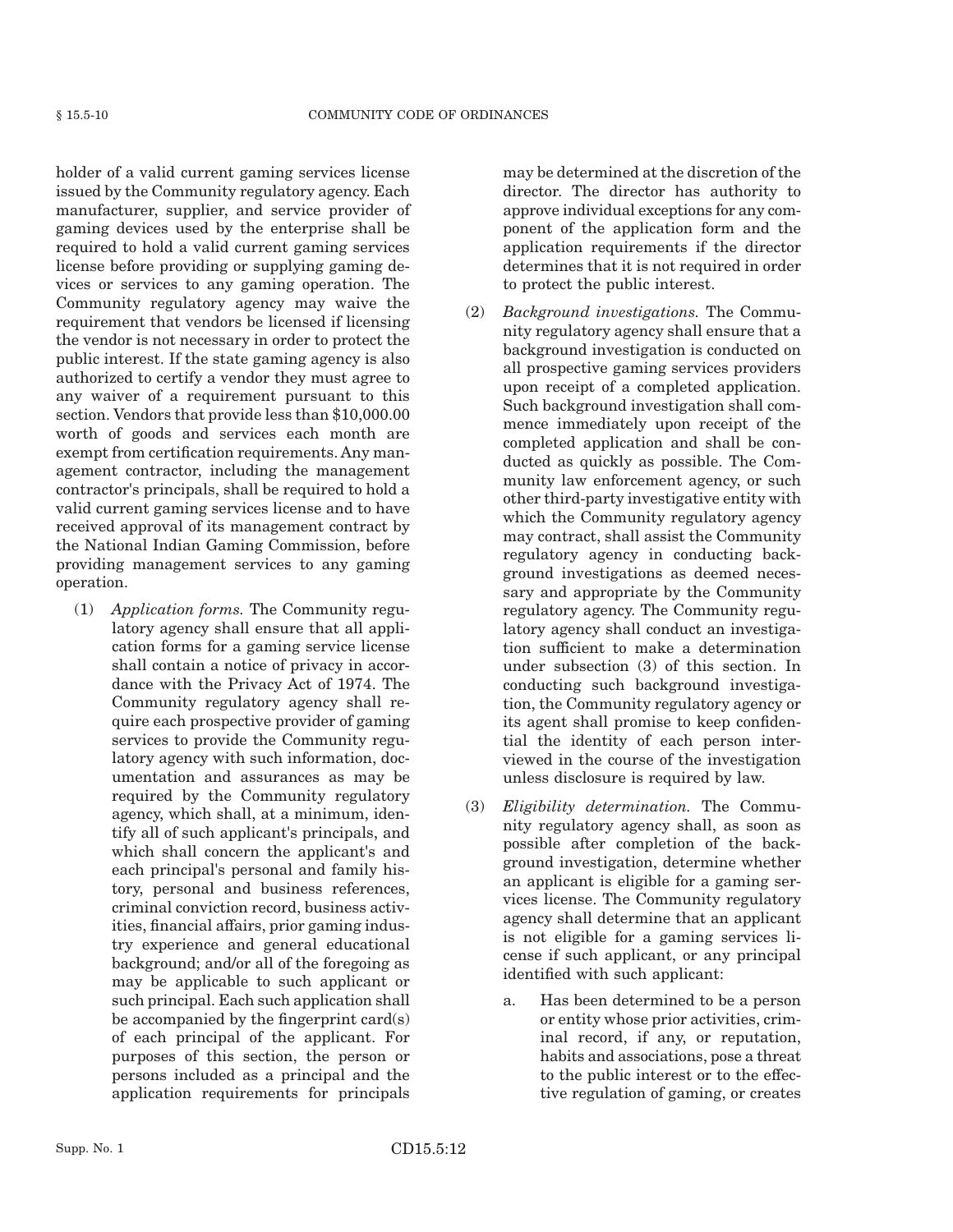or enhances dangers of unsuitable, unfair, or illegal practices and methods and activities in the conduct of the gaming activities permitted pursuant to this chapter;

- b. Has failed to provide any information reasonably required to investigate the application for a gaming services license or to reveal any fact material to such application, or has furnished any information which is untrue or misleading in connection with such application; or
- c. Has been convicted of a felony or a gaming offense if applicable under the eligibility standards adopted by the regulatory agency.
- (4) *Granting a license.* Upon completion of the eligibility determination required pursuant to subsection (3) of this section, the Community regulatory agency shall either grant or deny a gaming services license. Any gaming services licensee applicant denied a gaming services license shall be entitled to an administrative hearing upon request.
- (5) *Suspension and revocation.* The issuance of a gaming services license by the Community regulatory agency shall not create or imply a right to supply gaming services on a continuing basis. The Community regulatory agency shall have the right to conduct additional background or other investigations of any gaming services licensee or principal of such licensee at any time, and may suspend or revoke any gaming services license issued hereunder if new information concerning facts arising either prior to or since the issuance of the original license, or any renewal thereof, comes to the attention of the Community regulatory agency, which information could justify denial of such original license, or any renewal thereof; provided, however, that no such license shall be suspended without notice and hearing unless the Community regulatory agency determines that continued licensing constitutes an

immediate threat to the public health, safety or welfare, or the integrity of gaming on the reservation; and no license shall be permanently revoked until the Community regulatory agency has provided the licensee with an opportunity upon request for an administrative hearing; and provided further, that the licensee shall be entitled to any payment due for services provided or goods delivered prior to the effective date of suspension or revocation of the license.

(6) *Duration and renewal.* Any gaming services license shall be effective for two years from the date of issuance; provided, that a licensee who has applied for renewal may continue to supply gaming services under the expired license until action is taken on the renewal application by the Community regulatory agency. Applicants for renewal of a gaming services license shall provide updated material as requested, on the appropriate renewal forms, but shall not be required to resubmit historical data already available to the Community regulatory agency. Additional background investigations shall not be required of applicants for license renewal unless new information concerning the applicant's continuing eligibility for a license is discovered by the Community regulatory agency.

(Code 1981, § 15.5-10; Code 2012, § 15.5-10; Ord. No. SRO-212-96, § 10, 11-8-1995; Ord. No. SRO-219-96, § 10, 6-26-1996; Ord. No. SRO-239-98, §§ H—J, 5-6-1998; Ord. No. SRO-358-2010, § I, 2-10-2010; Ord. No. SRO-402-2012, § 15.5-10, 5-30-2012; Ord. No. SRO-449-2014, 8-27-2014)

**Editor's note—**Ord. No. SRO-449-2014, adopted Aug. 27, 2014, amended the catchline of 15.5-10 to read as herein set out. Said section was formerly catchlined "Services."

## **Sec. 15.5-11. Licenses for facilities.**

Upon issuance of a certificate of occupancy by the tribe's Community development department, the Community regulatory agency shall issue a separate gaming facility license to each gaming facility, which license shall be required for each place, facility, or location on Indian lands within the Community, prior to commencement of any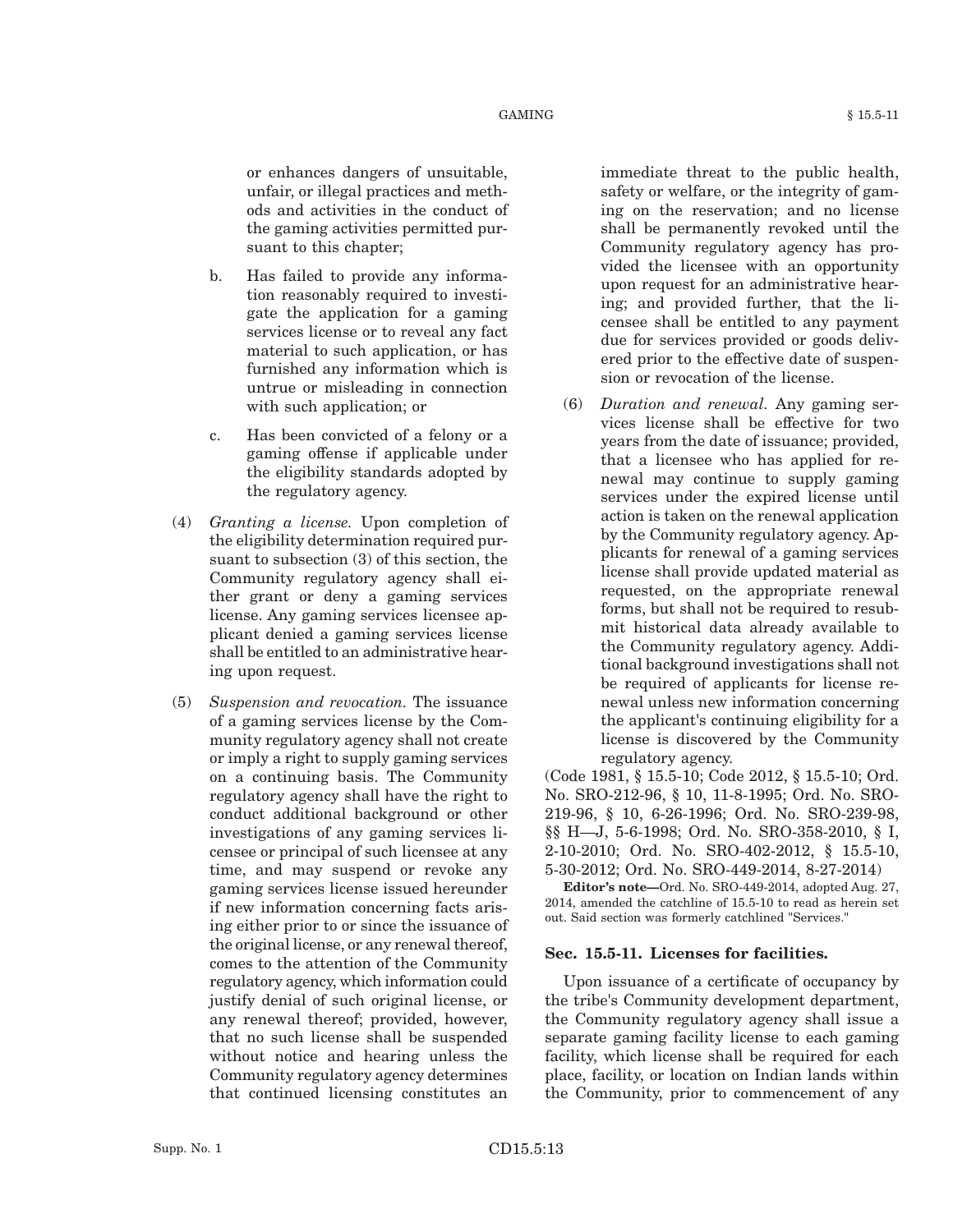gaming operations at such gaming facility, certifying that such gaming facility has been constructed in accordance with the standards set forth in section 15.5-8. The Community regulatory agency shall enforce the health and safety standards applicable to the gaming facilities in accordance with section 15.5-8. Such gaming facility license shall be renewed on an annual basis by the Community regulatory agency, provided that the gaming facility is maintained and operated in accordance with the standards set forth in section 15.5-8. The Community regulatory agency shall not renew a gaming facility license, and shall suspend or revoke a gaming facility license, in the event that the Community development department suspends or revokes the certificate of occupancy for the gaming facility, or the Community development department determines the gaming facility is not maintained and operated at all times in accordance with the standards set forth in section 15.5-8.

(Code 1981, § 15.5-11; Code 2012, § 15.5-11; Ord. No. SRO-212-96, § 11, 11-8-1995; Ord. No. SRO-219-96, § 11, 6-26-1996; Ord. No. SRO-402-2012, § 15.5-11, 5-30-2012; Ord. No. SRO-449-2014, 8-27-2014)

**Editor's note—**Ord. No. SRO-449-2014, adopted Aug. 27, 2014, amended the catchline of 15.5-11 to read as herein set out. Said section was formerly catchlined "Facility."

## **Sec. 15.5-12. Licenses for operators.**

The Community regulatory agency shall issue a gaming operator license prior to commencement of any gaming operations at a gaming facility, certifying that each principal, primary management official and key employee of the enterprise holds a valid current gaming employee license issued in accordance with section 15.5-9. Such gaming operator license shall be renewed on an annual basis by the Community regulatory agency, provided that each principal, primary management official and key employee of the enterprise continues to hold a valid current gaming employee license; and such license may be suspended or revoked by the Community regulatory agency in the event that such requirements are not met.

(Code 2012, § 15.5-12; Ord. No. SRO-212-96, § 12, 11-8-1995; Ord. No. SRO-219-96, § 12, 6-26-1996; Ord. No. SRO-402-2012, § 15.5-12, 5-30-2012; Ord. No. SRO-449-2014, 8-27-2014)

**Editor's note—**Ord. No. SRO-449-2014, adopted Aug. 27, 2014, amended the catchline of 15.5-12 to read as herein set out. Said section was formerly catchlined "Operator."

#### **Sec. 15.5-13. Licenses for regulators.**

No person may commence or continue employment as a board member, director, staff or inspector in the Community regulatory agency unless he or she is the holder of a valid current gaming regulator license issued by the Community development department and the Community regulatory agency, after the notification described in this section (hereafter called "regulatory licenser"). The Community development department shall ensure that the policies and procedures set out in appendix A attached to Ordinance No. SRO-219-96 and made a part hereof are implemented with respect to gaming regulator licensure for prospective gaming regulator licensees.

- (1) *Application forms.* The regulator licenser shall ensure that all application forms for a gaming regulator license shall contain the notice described in section A of appendix A, and require at a minimum that each prospective licensee provide the regulator licenser with the information set out in section B of appendix A.
- (2) *Background investigations.* The regulator licenser shall ensure that a background investigation is conducted on all prospective gaming regulatory licensees upon receipt of a completed application for employment as a gaming regulator. Such background investigation shall commence immediately upon receipt of the completed application and shall be conducted as quickly as possible. The Community law enforcement agency, or such other third-party investigative entity with which the regulator licenser may contract, shall assist the regulator licenser in conducting background investigations as deemed nec-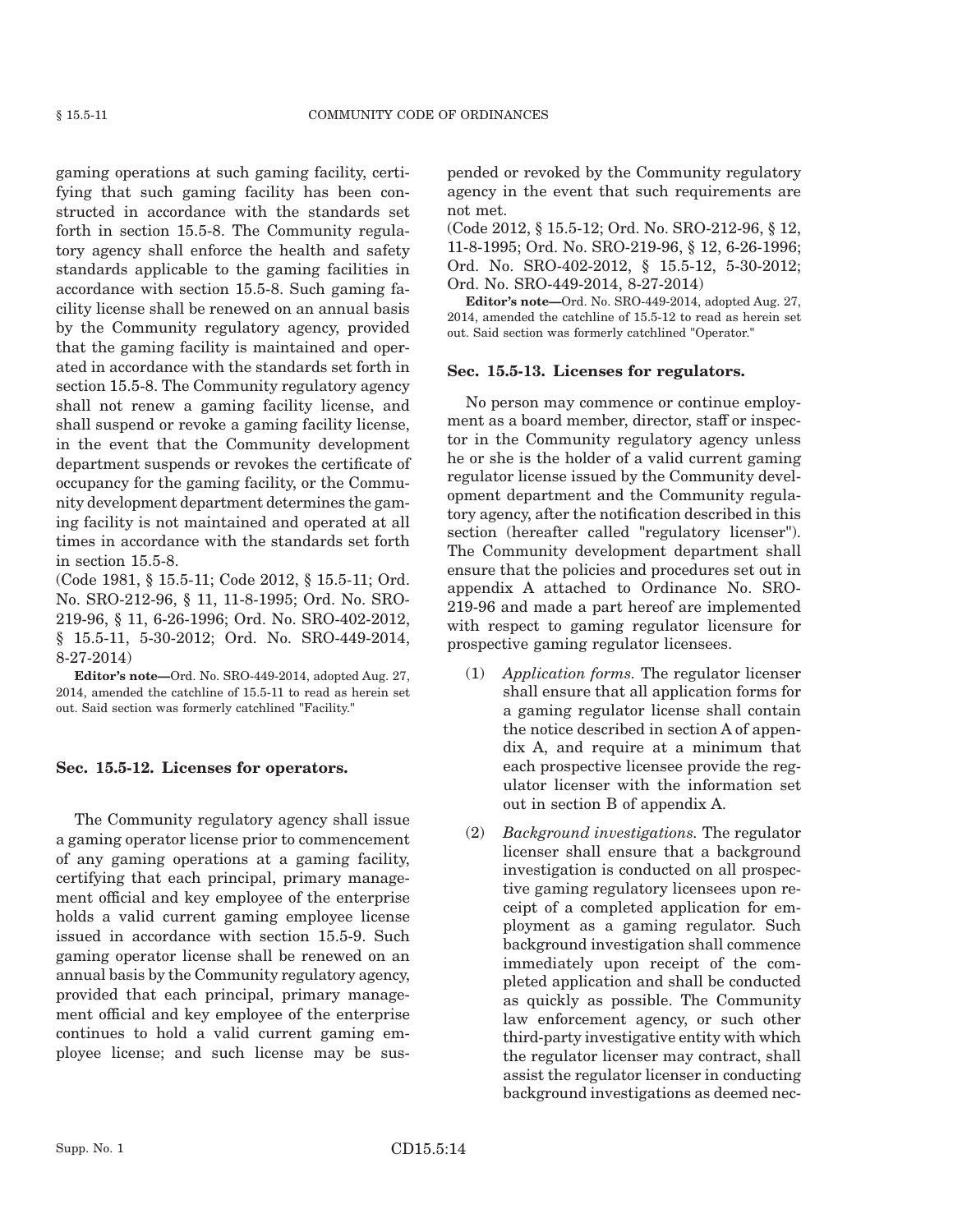essary and appropriate by the regulator licenser. The regulator licenser shall ensure that an investigation is conducted sufficient to make a determination under subsection (3) of this section. In conducting such background investigation, the regulator licenser or its agent shall promise to keep confidential the identity of each person interviewed in the course of the investigation unless disclosure is required by law. All actions of the director not subject to the policies and procedures of the Community, except those policies and procedures adopted pursuant to the regulatory provisions of this chapter, may be reviewed by the board at the request of any person or at the board's own initiative upon the board's written finding that the review will deal with a matter which significantly affects the operation of the Community regulatory agency or any entity subject to its regulation.

- (3) *Eligibility determination.* The regulator licenser shall, as soon as is practicable after completion of the background investigation, determine whether an applicant is eligible for a gaming regulator license. The regulator licenser shall determine that an applicant is not eligible for a gaming regulator license if such applicant:
	- a. Has been determined to be a person whose prior activities, criminal record, if any, or reputation, habits and associations, pose a threat to the public interest or to the effective regulation of gaming, or creates or enhances dangers of unsuitable, unfair, or illegal practices and methods and activities in the conduct of the gaming activities permitted pursuant to this chapter;
	- b. Has failed to provide any information reasonably required to investigate the application for a gaming employee license or to reveal any fact material to such application, or

has furnished any information which is untrue or misleading in connection with such application; or

- c. Has been convicted of any felony or gaming offense if applicable under the eligibility standards adopted by the regulatory agency.
- (4) *Granting a license.* Upon completion of the eligibility determination required pursuant to subsection (3) of this section, the regulator licenser shall either grant or deny a gaming regulator license. Any person denied a gaming regulator license shall have the opportunity to appeal such denial to the gaming regulatory board pursuant to procedures similar in form to the procedures used in an administrative hearing.
- (5) *Suspension and revocation.* The issuance of a gaming regulator license by the Community regulatory agency shall not create or imply a right of employment or continued employment. The Community regulatory agency shall have the right to conduct additional background or other investigations of any licensee at any time, and may suspend or revoke any gaming regulator license issued hereunder if new information which would justify denying or revoking the license comes to the attention of the Community regulatory agency; provided, however, that no such license shall be suspended without notice and hearing unless the Community regulatory agency determines that continued licensing constitutes an immediate threat to the public health, safety or welfare, or the integrity of gaming on the reservation, and no license shall be revoked until the Community regulatory agency has provided the licensee with the opportunity upon request to appeal such denial to the gaming regulatory board pursuant to procedures similar in form to the procedures used in an administrative hearing.
- (6) *Duration and renewal.* Any gaming regulator license shall be effective for one year from the date of issuance; provided, that a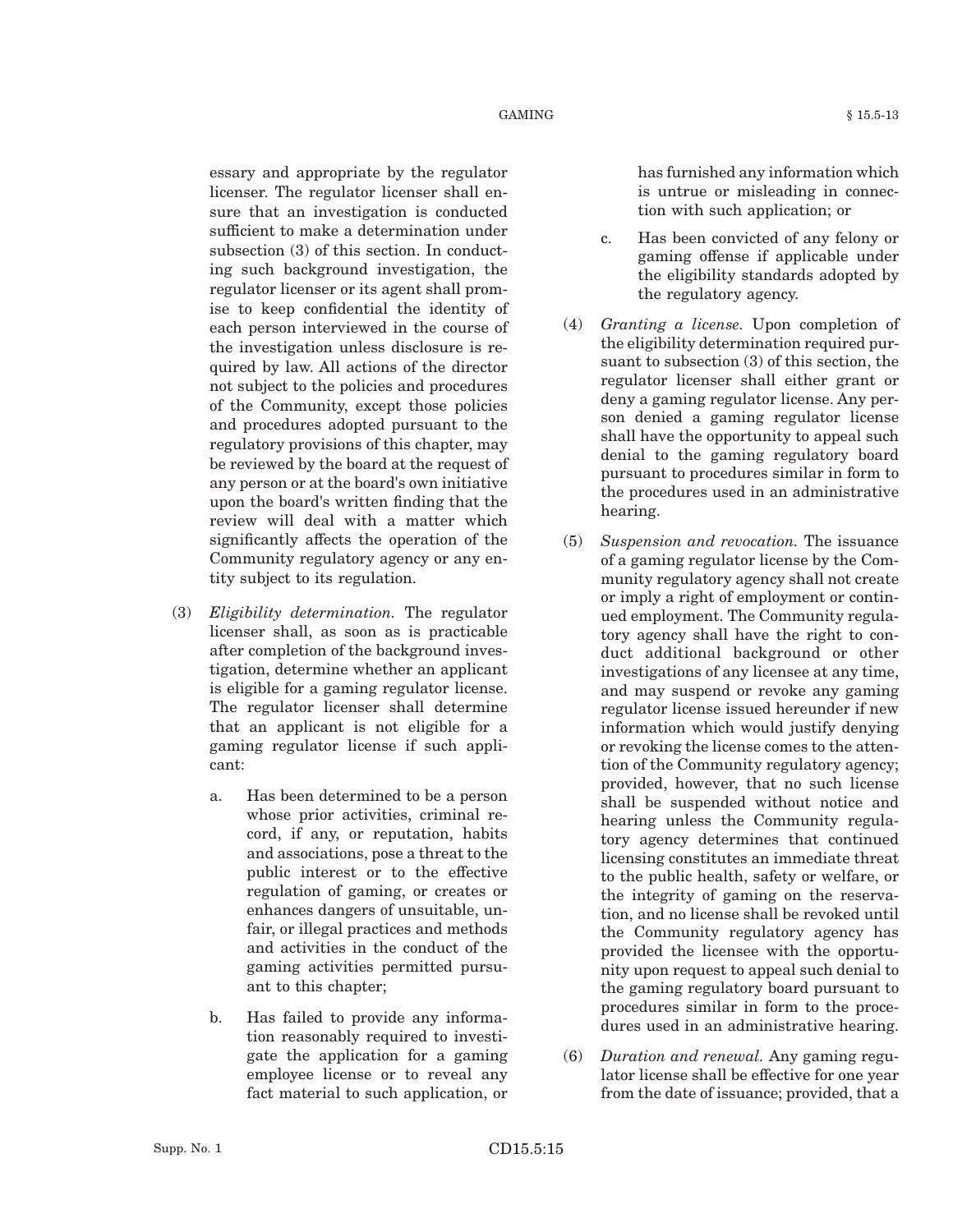licensee who has applied for renewal may continue to be employed or engaged under the expired license until action is taken on the renewal application by the regulator licenser. Applicants for renewal of a gaming regulator license shall provide updated material as requested, on the appropriate renewal forms, but shall not be required to resubmit historical data already available to the regulator licenser. Additional background investigations shall not be required of applicants for license renewal unless new information concerning the applicant's continuing eligibility for a license is discovered by or made available to the regulator licenser.

(Code 1981, § 15.5-13; Code 2012, § 15.5-13; Ord. No. SRO-212-96, § 13, 11-8-1995; Ord. No. SRO-219-96, § 13, 6-26-1996; Ord. No. SRO-239-98, § K, 5-6-1998; Ord. No. SRO-402-2012, § 15.5-13, 5-30-2012; Ord. No. SRO-449-2014, 8-27-2014)

**Editor's note—**Ord. No. SRO-449-2014, adopted Aug. 27, 2014, amended the catchline of 15.5-13 to read as herein set out. Said section was formerly catchlined "Regulatory."

#### **Sec. 15.5-14. Community regulatory agency.**

(a) *Establishment of the Community regulatory agency.* The Salt River Pima-Maricopa Indian Community Regulatory Agency is hereby established. The Community regulatory agency shall be a regulatory agency of the Salt River Pima-Maricopa Indian Community.

(b) *Director.* The Community Council shall appoint an individual to serve as a full-time director of the Community regulatory agency to administer its responsibilities on a day-to-day basis. The director shall be required to have a minimum of five years of experience as a gaming regulator. The compensation of the director shall be established by the Community Council. The director shall be responsible for coordination of the functions of the Community regulatory agency with the Community Council, the enterprise, the Community law enforcement agency, the state gaming agency, state and federal law enforcement agencies, and the National Indian Gaming Commission. The board may request the director to conduct investigations with respect to the grant or denial, suspension or revocation of any license,

the imposition of any penalty, or the investigation of any complaint. The director shall hire, pursuant to the authorized budget for the Community regulatory agency, and supervise and oversee inspectors and such other staff, consultants and counsel as the Community regulatory agency may from time to time employ. The director shall have the power, in the name of the Community regulatory agency, to conduct any hearing, investigation or inquiry, compel the production of any information or documents, and otherwise exercise the investigatory powers of the Community regulatory agency, which the Community regulatory agency may exercise under this chapter and any other applicable law. The director shall further have the power, in the name of the Community regulatory agency, to issue, deny, condition, suspend or revoke any gaming employee license, gaming services license, gaming facility license, or gaming operator license, and to take any other action on behalf of and in the name of the Community regulatory agency, unless such power is reserved to the board by this section or regulations adopted hereto. The director shall be the agent of the Community for the service by the National Indian Gaming Commission of process, or any official determination, order or notice pursuant to the Act or to 25 CFR 522.2(g).

(c) *Restriction on activities.* Neither the board members, the director nor the staff of the Community regulatory agency shall participate as a player in any gaming activity conducted by the Community, or have any personal financial interest in any gaming activity conducted by the Community, or engage in any business or have any personal financial activity in any business which is licensed or regulated by the Community regulatory agency pursuant to this section, or be employed by the enterprise.

(d) *Powers and duties of the Community regulatory agency.* The Community regulatory agency shall have the following powers and duties:

(1) The Community regulatory agency shall have primary responsibility for oversight of Community gaming operations to ensure the integrity of such operations and shall, for that purpose employ as staff of the Community regulatory agency inspectors who shall be present in all gaming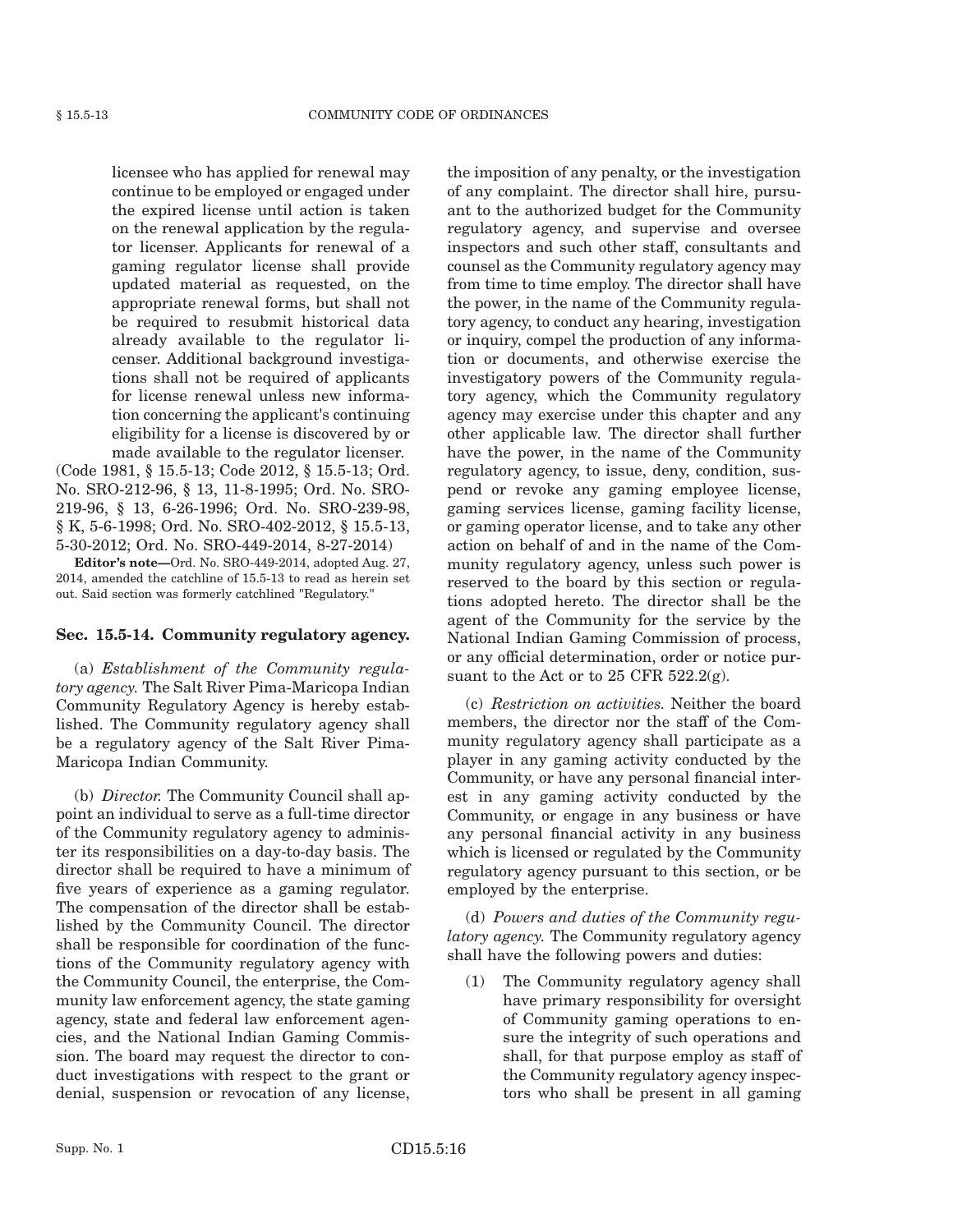facilities during all hours of operation and who shall be under the sole supervision of and report to the Community regulatory agency and not to any management employees of the Community gaming operations. The board members, director and staff of the Community regulatory agency, shall be licensed by the regulator licenser in accordance with section 15.5-13.

- (2) Community regulatory agency staff shall have unrestricted and immediate access to any and all areas of the gaming facilities at all times for the purpose of ensuring compliance with this section and other applicable laws, and personnel employed by the enterprise shall for such purposes provide such inspectors access to locked and secure areas of the gaming facilities in accordance with this section and other applicable laws. An inspector or inspectors shall be present in the gaming facilities during all hours of gaming operation. Such inspectors shall report to the Community regulatory agency regarding any failure by the enterprise, any employee or agent of the enterprise, or any person or entity to comply with any of the provisions of this section and other applicable laws. Inspectors assigned by the Community regulatory agency shall also receive consumer complaints within the gaming facilities and shall assist in seeking voluntary resolution of such complaints.
- (3) The Community regulatory agency shall have the responsibility and authority to investigate any alleged or reported violations of this chapter, and all other applicable laws. The Community regulatory agency shall on its own initiative investigate any aspect of the operations of the enterprise in order to protect the public interest in the integrity of such gaming activities and to prevent improper or unlawful conduct in the course of such gaming activities, and shall investigate any report of a failure of the enterprise or any other person or entity to comply with the provisions of this chapter and all other applicable laws. The Community regula-

tory agency may receive any complaint from any person, including the gaming public or any gaming employee, who is or who claims to be adversely affected by any act or omission of a gaming operation or any employee thereof and which is asserted to violate this chapter, the Act or other applicable law. The Community regulatory agency may, in its sole discretion, conduct a hearing and receive evidence, pursuant to such procedures as it may adopt, if it deems an evidentiary proceeding useful in the resolution of any such complaint or alleged violation or breach. The Community regulatory agency may compel any person employed by or doing business with the enterprise to appear before it and to provide such information, documents or other materials as may be in their possession to assist in any such investigation. The Community regulatory agency shall make a written record of any unusual occurrences, violations or suspected violations, without regard to materiality. In the event of a determination by the Community regulatory agency of a violation of this chapter or other applicable laws, the Community regulatory agency shall require the enterprise or the holder of a license to take any corrective action deemed necessary by the Community regulatory agency upon such terms and conditions as the Community regulatory agency may determine necessary and proper pursuant to this chapter. Appropriate disciplinary action may include, but not be limited to, suspension or revocation of a license, and confiscation or shutting down any gaming device or other equipment or gaming supplies which fail to conform with required standards. The director shall report regularly to the Community Council on material violations of the provisions of this chapter and actions taken by the Community regulatory agency in response to such violations.

(4) The Community regulatory agency shall prepare a plan for the protection of public safety and the physical security of patrons in each of the gaming facilities,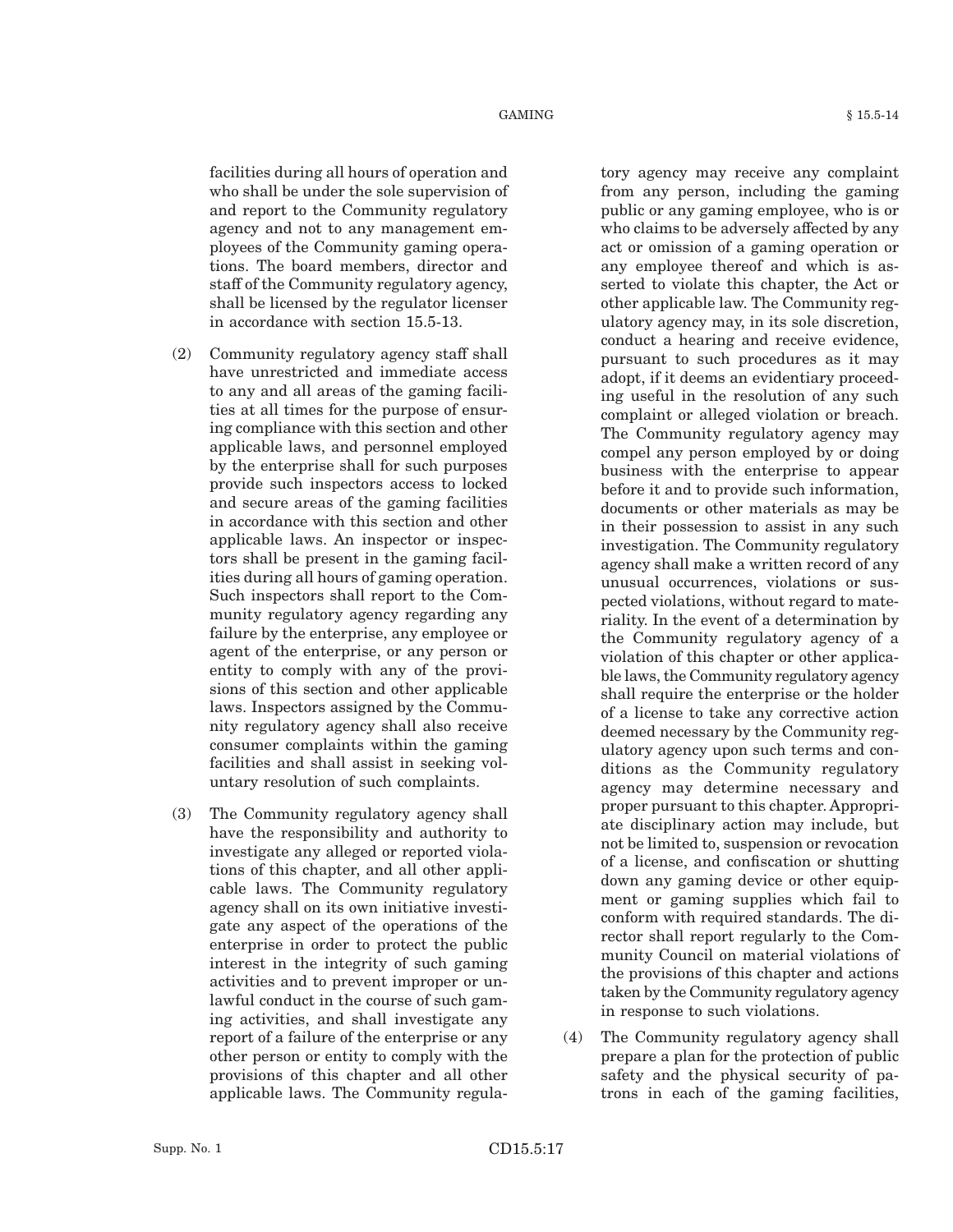following consultation and agreement with the enterprise, the Community law enforcement agency and the appropriate state and federal law enforcement agencies, setting forth the respective responsibilities of the Community regulatory agency, the security department of the enterprise, the Community law enforcement agency and the appropriate state and federal law enforcement agencies.

- (5) The Community regulatory agency shall establish and revise standards of operation and management for class II and class III gaming activities, which standards of operation and management shall be approved by the Community council. The initial standard of operation and management for security and surveillance requirements is hereby adopted and set forth in appendix B attached to the ordinance from which this section derives. The Community regulatory agency shall require that the enterprise establish, pursuant to the security and surveillance requirements set forth in appendix B, a closed-circuit television surveillance system capable of recording and preserving on videotape all areas of the gaming facilities required by the Community regulatory agency to be under surveillance. The Community regulatory agency shall review and approve floor plans and surveillance systems for each gaming facility.
- (6) The Community regulatory agency shall issue or deny and, when necessary and appropriate, condition, suspend or revoke, gaming employee licenses, gaming services licenses, gaming facility licenses, and gaming operator licenses, in accordance with sections 15.5-9 through 15.5- 12, respectively.
- (7) The Community regulatory agency shall establish a process for persons barred from the gaming facilities because their behavior or criminal history or association with career offenders or career offender organizations poses a threat to the integrity of the gaming activities of the Community.
- (8) The Community regulatory agency may impose penalties for violations of this chapter, the standards of operation and management, and other applicable laws, in accordance with section 15.5-15.
- (9) The Community regulatory agency may recommend to the Community Council that the Community bring any civil action or criminal complaint in the courts of the Community, the state or the United States to enforce the provisions of this section or to enjoin or otherwise prevent any violation of this section, the Act or other applicable laws, occurring on the reservation.
- (10) The director of the Community regulatory agency shall propose an annual operating budget which shall be subject to the approval of the Community Council, and shall in accordance with said budget employ such staff from time to time as it deems necessary to fulfill its responsibilities under this chapter. All employees of the Community regulatory agency, including the director, shall be tribal employees subject to the personnel policies of the Community.
- (11) The Community regulatory agency may set fees to be assessed against gaming employees and gaming services providers to cover the costs incurred by the Community regulatory agency in conducting background investigations required for licensure of gaming employees and gaming services providers.
- (12) The Community regulatory agency may adopt regulations to authorize the use of credit by gaming customers.

(e) *Emergency powers of the director.* The director or any other member of the Community regulatory agency acting in the absence of the director may, whenever he or she deems it necessary to protect the public interest in the integrity of tribal gaming operations, issue in the name of the Community regulatory agency any order which the Community regulatory agency has the power to issue, to the enterprise or to any employee or contractor of the enterprise or to any other person or entity within the jurisdiction of the Commu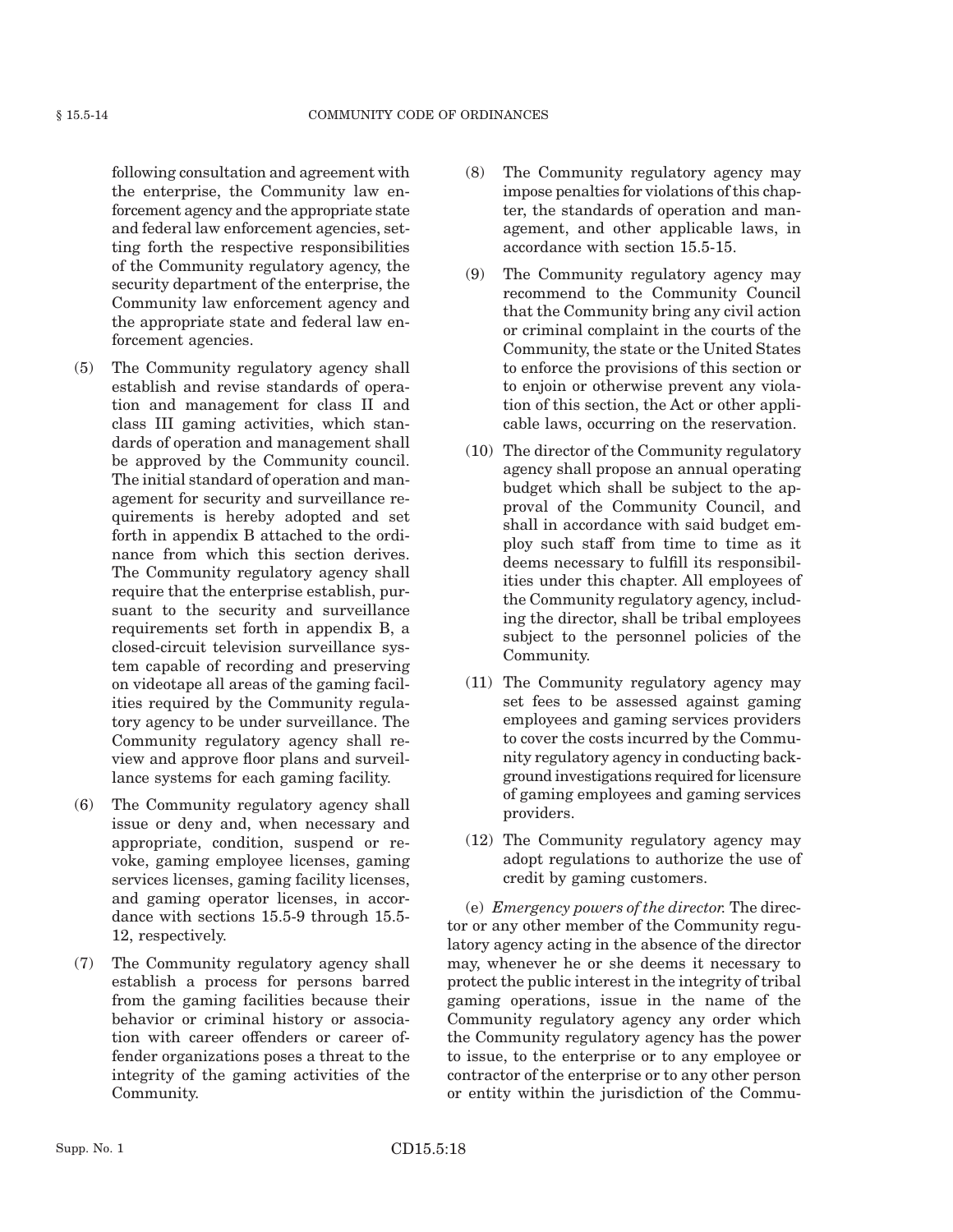nity, to take any action or cease and desist from any action as may be required to protect the public interest.

(f) *Procedures of the gaming regulatory board.* The board shall consist of three members, a chairman and two other members, at least two of whom shall be members of the Community, and all of whom shall be selected by the Community Council. Each board member shall serve for a term of three years commencing on the date of their appointment; provided that, the initial members so appointed shall serve for terms deemed to commence on appointment by the Community Council and one of the initial members appointed shall be designated to serve for an initial term of one year and one of the initial members appointed shall be designated to serve for an initial term of two years. Board members shall serve on a parttime basis, and the Community Council shall establish the compensation of the board members. Board members shall serve at the pleasure of and may be removed with or without cause by a vote of a majority of the members of the Community Council then in office. Vacancies in the board may be filled by appointment by the Community president pending action by the Community Council. All decisions of the board are final and are not subject to further judicial or political review or appeal.

- (1) Regular meetings of the board may be held upon such notice, or without notice, and at such time and place as shall from time to time be fixed by the board. Unless otherwise specified by the board, no notice of such regular meetings shall be necessary.
- (2) Special meetings of the board may be called by the chairman or the director. The person or persons calling the special meeting shall fix the time and place thereof.
- (3) At any meeting of the board, a majority of the members then in office shall constitute a quorum for the transaction of business agendas and minutes which record the formal acts of the board are required for both regular and special meetings. The vote of a majority of the members present at a meeting at which a quorum is

present shall be the act of the board. The chairman shall preside at all meetings of the board unless the chairman is absent, in which case the senior member of the board shall serve as chairman.

- (4) Members of the board may participate in a meeting of the board by means of conference telephone or similar communications equipment by means of which all persons participating in the meeting can hear each other, and participation in a meeting in such matter by any member who does not object at the beginning of such meeting to the holding thereof in such manner shall constitute presence in person at such meeting.
- (5) The board shall adopt such additional procedures and rules as it deems necessary or convenient to govern its activities and which are consistent with this chapter.
- (6) The board shall conduct all administrative and appeal hearings mandated by this chapter. All appeal hearings shall afford the person affected with at least 15 days' written notice of the proposed action and the opportunity to appear and be heard before the board, to be represented by counsel at such hearing, and to offer sworn oral, written and documentary evidence relevant to the breach or action charged. All decisions of the board at appeal hearings shall be in writing and shall be made available to the person affected. Notwithstanding the foregoing, if the board deems it necessary to protect the public interest in the integrity of the gaming activities, the board may take such action with immediate effect as it deems required, and shall thereupon provide notice and an opportunity to be heard to the affected person as soon as is reasonably practicable following such action. Any person who is directly and adversely impacted by a Community regulatory agency action or is denied an initial gaming employee license or gaming services license or who is barred from the gaming facilities by action of the agency may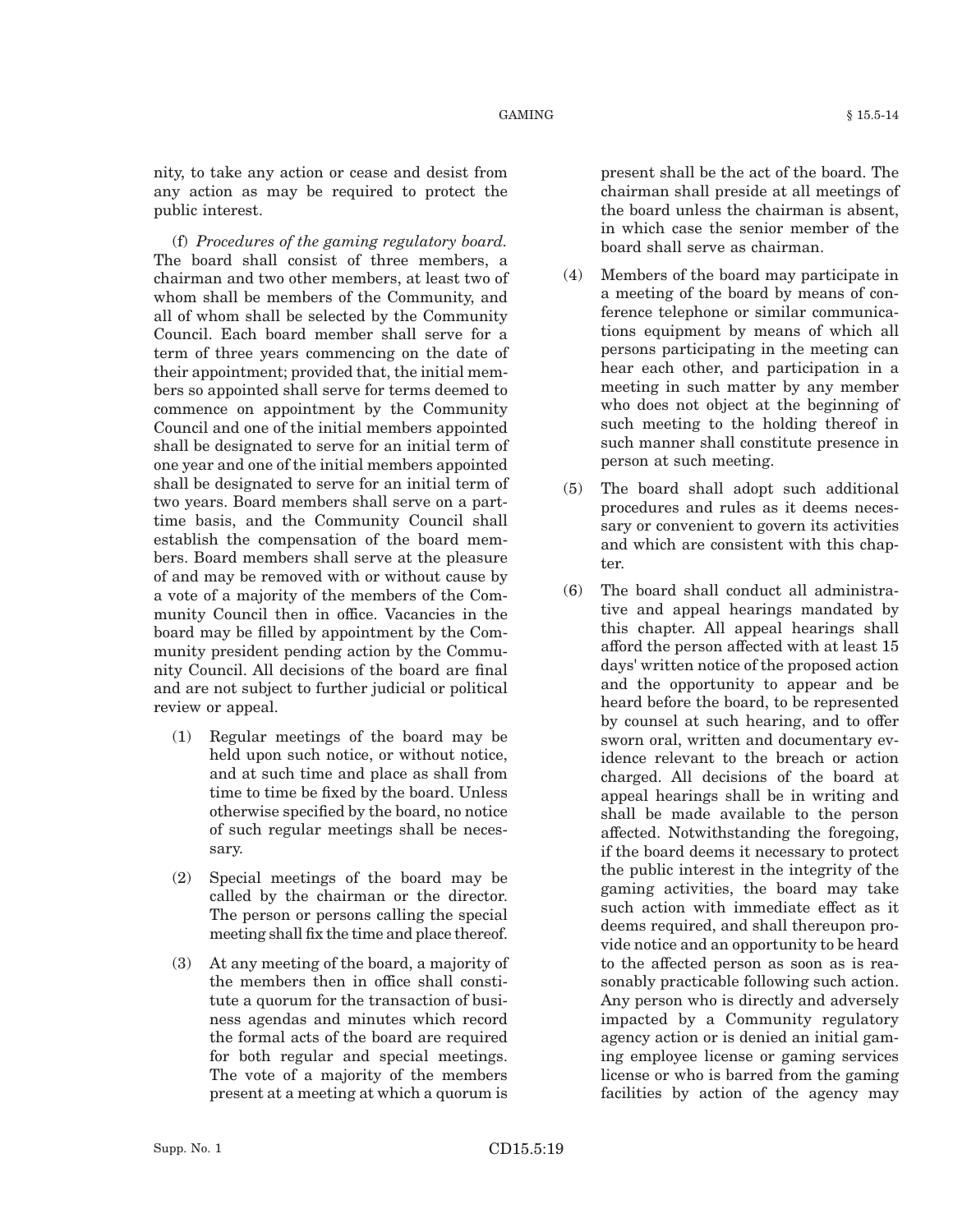request an appeal hearing before the board, provided such person submits such request in writing submitted within 30 days following receipt of notice of the action of the Community regulatory agency.

(7) All decisions of the board are final and not subject to further judicial or political review or appeal except as provided in section  $5(q)(4)$  of the compact.

(Code 1981, § 15.5-14; Code 2012, § 15.5-14; Ord. No. SRO-212-96, § 14, 11-8-1995; SRO-219-96, § 14, 6-26-1996; Ord. No. SRO-243-99, 1-20-1999; Ord. No. SRO-402-2012, § 15.5-14, 5-30-2012; Ord. No. SRO-449-2014, 8-27-2014)

## **Sec. 15.5-15. Compliance with Act.**

This chapter shall be construed in a manner which conforms to the Act in all respects, and, if inconsistent with the Act in any manner, the provisions of the Act shall govern.

(Code 1981, § 15.5-15; Code 2012, § 15.5-15; Ord. No. SRO-212-96, § 17, 11-8-1995; SRO-219-96, § 17, 6-26-1996; Ord. No. SRO-402-2012, § 15.5- 15, 5-30-2012)

## **Sec. 15.5-16. Prohibited acts.**

It shall be a violation of this chapter for any person to:

- (1) Conduct or participate in any Class II or Class III gaming on the reservation other than in a licensed gaming facility.
- (2) Receive, distribute, apply or divert any property, funds, proceeds or other assets of a gaming operation to the benefit of any individual or other person, except as authorized by this chapter, the Act, or other application law.
- (3) Tamper with any equipment used in the conduct of gaming with the intent to cause any person to win or lose any wager other than in accordance with the publicly announced rules of the gaming operation.
- (4) Do any other act in connection with the conduct of gaming with the intent to affect the outcome of any game or any wager other than in accordance with the publicly announced rules of the gaming operation.
- (5) Alter or misrepresent the outcome or other event on which wagers have been made after the outcome is determined but before it is revealed to the players.
- (6) Place, increase or decrease a wager or determine the course of play after acquiring knowledge, not available to all players, of the outcome of the game or any event that affects the outcome of the game or which is the subject of the bet, or aid anyone in acquiring such knowledge for the purpose of placing, increasing or decreasing a wager or determining the course of play contingent upon that event or outcome.
- (7) Claim, collect or take, or attempt to claim, collect or take, money or anything of value in or from any authorized game, with intent to defraud, without having made a wager thereon, or to claim, collect or take an amount greater than the amount won.
- (8) Manipulate, with intent to cheat, any component of any authorized game or the game itself in a manner contrary to the designed and normal operational purpose for the component or the game itself.
- (9) Use tokens or chips for wagers other than those approved by the Community regulatory agency, or use counterfeit or fraudulent coins, currency or other money or funds of any kind.
- (10) Possess or entice another person to possess any device to assist in projecting the outcome of any game, including, but not limited to, devices designed to count cards, analyze probabilities, or suggest strategies for playing or betting, or use or entice another person to use any device or means to cheat or defraud.
- (11) Possess a weapon or discharge a firearm in any gaming facility, except in accordance with the Community regulatory agency.
- (12) Act or conspire with another to give, or offer to give, any money, thing of value, gift or other consideration to any elected official or employee of the Community,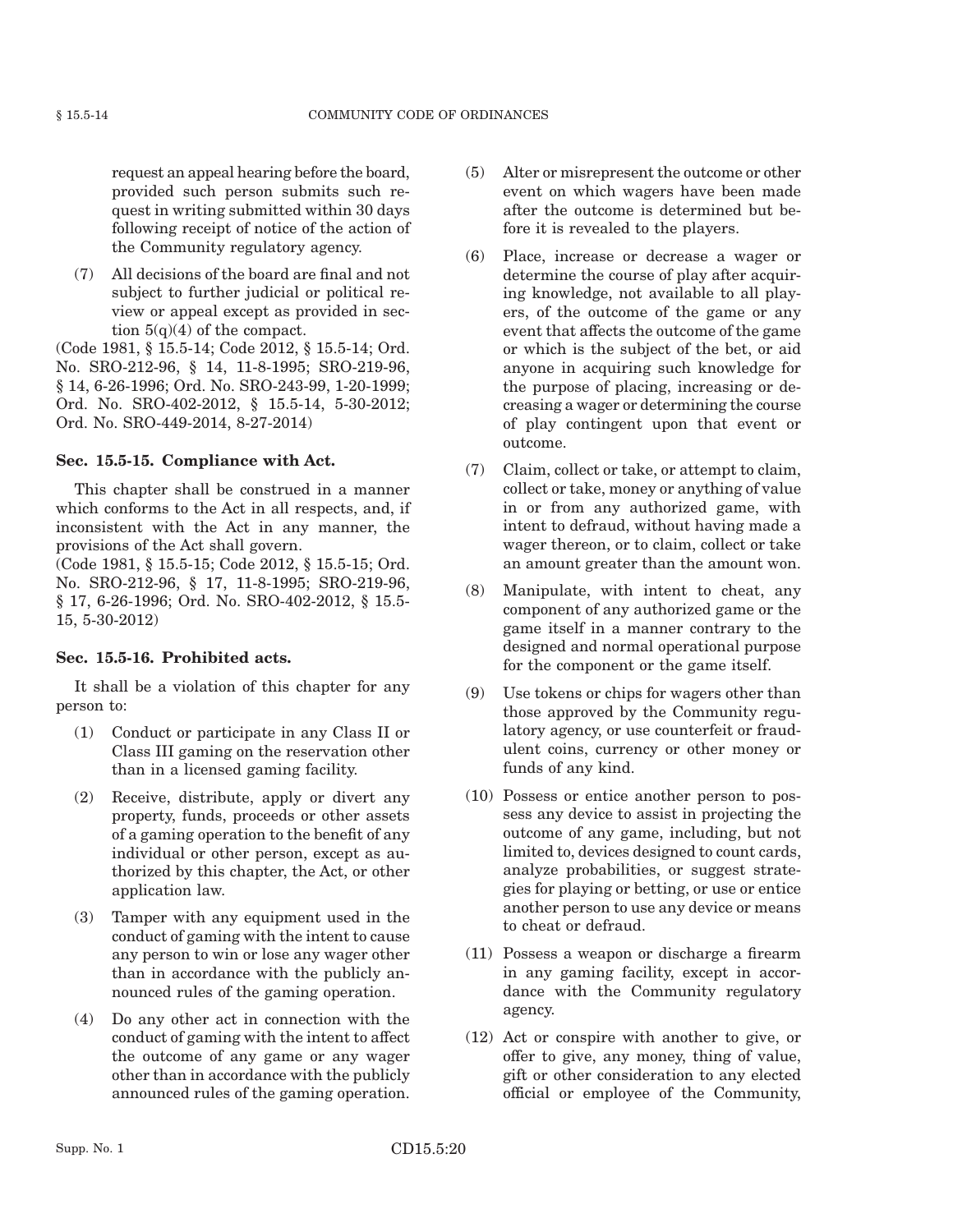#### $GAMING$   $§ 15.5-17$

(13) Knowingly allow an intoxicated person to continue gambling.

lated thereto.

(Code 1981, § 15.5-16; Code 2012, § 15.5-16; Ord. No. SRO-212-96, § 18, 11-8-1995; SRO-219-96, § 18, 6-26-1996; Ord. No. SRO-239-98, § L, 5-6- 1998; Ord. No. SRO-402-2012, § 15.5-16, 5-30- 2012; Ord. No. SRO-449-2014, 8-27-2014)

## **Sec. 15.5-16.1. Financial services in gaming facilities.**

Financial services at the gaming facilities are subject to the following restrictions:

- (1) The gaming facility operator shall not locate an automatic tell machine (ATM) adjacent to, or in close proximity to any gaming device;
- (2) The gaming facility operator shall not locate in the gaming facility an ATM that accepts electronic benefit transfer cards issued pursuant to a state or federal program that is intended to provide for needy families or individuals;
- (3) The gaming facility operator shall not accept checks or other noncash items issued pursuant to a state or federal program that is intended to provide for needy families or individuals; and
- (4) The gaming facility operator shall not extend credit to any patron of a gaming facility for gaming activities.

(Code 1981, § 15.5-16.1; Code 2012, § 15.5-16.1; Ord. No. SRO-358-2010, § II, 2-10-2010; Ord. No. SRO-402-2012, § 15.5-16.1, 5-30-2012)

## **Sec. 15.5-16.2. Tort claims process.**

(a) The SRPMIC and its insurance carriers will not raise the defense of sovereign immunity up to the amount that the SRPMIC is covered by contracts for insurance or up to amounts set by the risk management and control program. For this exception to sovereign immunity to apply, the cause of action must be in the SRPMIC Community court. This exception to sovereign immunity authorized by this section, and applicable only to this chapter, shall not apply in any other court other than the SRPMIC Community court. The SRPMIC expressly reserves the right to raise the defense of sovereign immunity for claims 1) in excess of the amounts of insurance; 2) in all courts other than the SRPMIC Community Court; and 3) for all claims not covered under the insurance plan.

(b) All claims are subject to section 4-6, "Limitation for bringing civil actions and criminal prosecutions into Community court" of the SRPMIC Code of Ordinances.

(c) The claimant must exhaust all administrative remedies before a claim may be filed with the Community court.

(d) Claims must comply with the process and procedure of SR-2024-2000 or future resolution if SR-2024-2000 is repealed or amended. Upon request, the patron or invitee, or their designated representative, shall be provided with a copy of SR-2024-2000, or future resolution if SR-2024- 2000 is repealed or amended, and the name, address, and telephone numbers of the appropriate contact person for the gaming facility operator and the clerk of the SRPMIC Community Court. (Code 1981, § 15.5-16.2; Code 2012, § 15.5-16.2; Ord. No. SRO-358-2010, § II, 2-10-2010; Ord. No. SRO-402-2012, § 15.5-16.2, 5-30-2012; Ord. No. SRO-449-2014, 8-27-2014)

#### **Sec. 15.5-17. Penalties.**

Any person who violates any provision of this chapter shall be subject to civil penalties, including exclusion from employment by the enterprise, exclusion from attendance at any gaming facility, exclusion from the reservation if a nonmember of the Community, or, with respect to any person subject to the jurisdiction of the Community to impose such fines, a fine of not more than \$5,000.00 for each such violation. The Community regulatory agency shall have the jurisdiction to impose any such penalties on any person within the jurisdiction of the Community.

(Code 1981, § 15.5-17; Code 2012, § 15.5-17; Ord. No. SRO-212-96, § 15, 11-8-1995; SRO-219-96, § 15, 6-26-1996; Ord. No. SRO-402-2012, § 15.5- 17, 5-30-2012)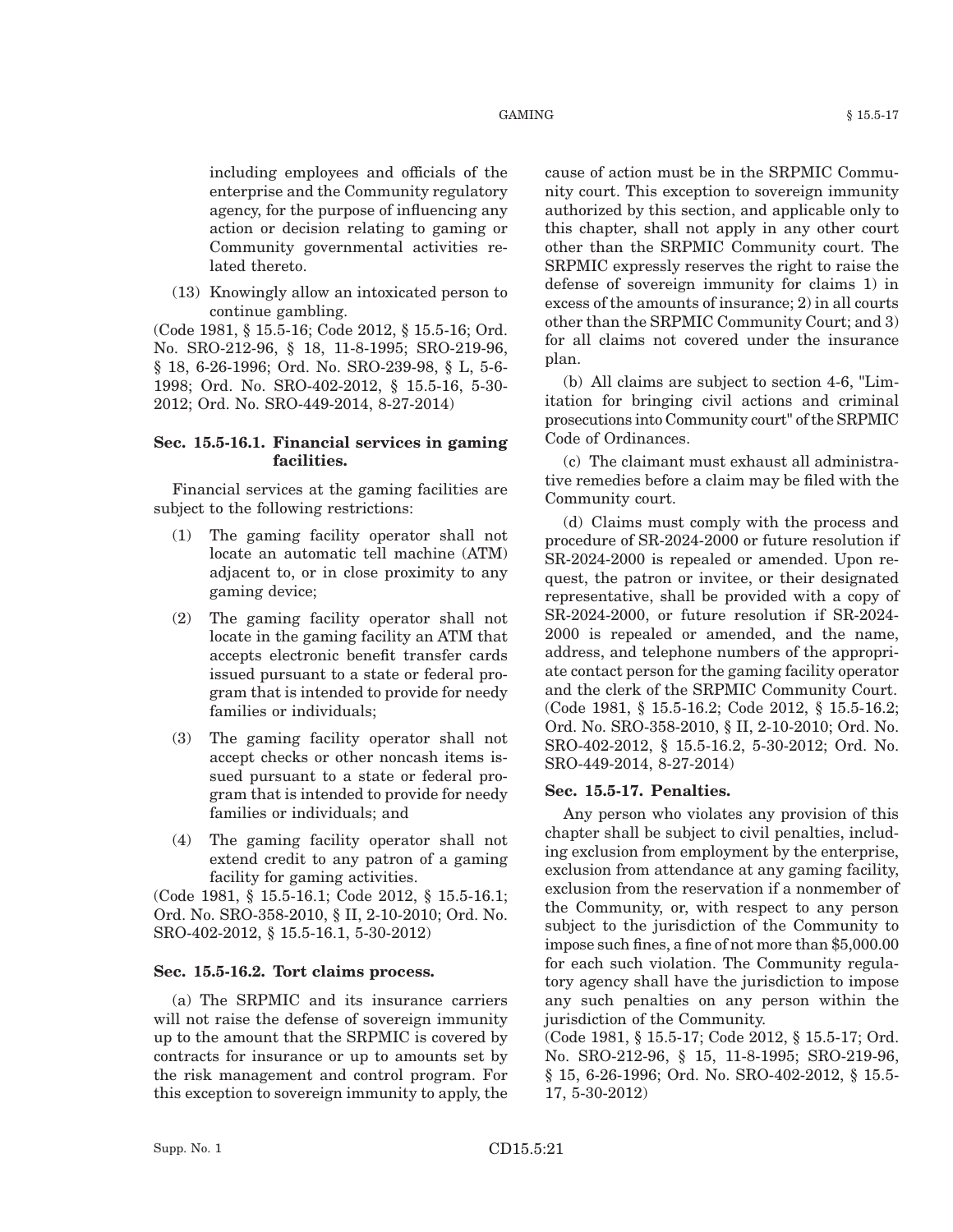#### **Sec. 15.5-18. Repeal and severability.**

To the extent that they are inconsistent with this chapter, all prior gaming ordinances of the Community are hereby repealed. If any provision of this chapter or its application to any person or circumstance is held invalid, the remainder of this chapter or the application of the provision to other persons or circumstances shall remain valid and shall not be thereby affected.

(Code 1981, § 15.5-18; Code 2012, § 15.5-18; Ord. No. SRO-212-96, § 16, 11-8-1995; SRO-219-96, § 16, 6-26-1996; Ord. No. SRO-402-2012, § 15.5- 18, 5-30-2012)

#### **Sec. 15.5-19. Detention and questioning of persons suspected of violations.**

(a) The authorized agents of the Community regulatory agency or security personnel of the gaming facility (hereafter "authorities") may question any person in the gaming facility who may be involved in illegal acts or who is suspected of violating any of the provisions of the compact or section 15.5-16. None of the authorities is criminally or civilly liable:

- (1) On account of any such questioning; or
- (2) For reporting to the Community regulatory agency, the state gaming agency, Community, federal or state regulatory authorities, or law enforcement authorities the identity of the persons suspected of the violation.

(b) Community law enforcement agency authorities who have probable cause for believing that there has been involvement in illegal acts or a violation of the compact or section 15.5-16 in the gaming facility by any person may take that person into custody and detain him in the gaming facility in a reasonable manner and for a reasonable length of time. Such a taking into custody and detention does not render the authorities criminally or civilly liable unless it is established by clear and convincing evidence that the taking into custody and detention are unreasonable under all the circumstances.

(c) There must be displayed in a conspicuous place in the gaming facility a notice in boldface type clearly legible and in substantially this form:

"Agents of the Community law enforcement agency who have probable cause for believing

that any person may be involved in illegal acts or has violated any provision of applicable law prohibiting cheating or other gaming offense may detain that person in the gaming facility." (Code 1981, § 15.5-19; Code 2012, § 15.5-19; Ord. No. SRO-250-99, 3-17-1999; Ord. No. SRO-253- 99, 3-17-1999; Ord. No. SRO-402-2012, § 15.5-19, 5-30-2012; Ord. No. SRO-449-2014, 8-27-2014)

## **Sec. 15.5-20. Trust protection for minor and incompetent beneficiaries receiving IGRA benefits; applicable law; jurisdiction.**

(a) Except as provided in subsection (e) of this section, but notwithstanding any other provision of this Community Code of Ordinances, the income and principal of a trust created for a minor beneficiary or incompetent beneficiary who is entitled to receive a distribution under the Act shall not be transferred by such beneficiary and shall not be subject to enforcement of a money judgment until paid from such trust to the beneficiary in accordance with the terms of the trust.

(b) Except as provided in subsection (e) of this section, but notwithstanding any other provision of this Community Code of Ordinances, if a trust created for a minor beneficiary or an incompetent beneficiary to receive and hold such beneficiary's distribution under the act provides that the trustee may pay income or principal, or both, for the health, education, and welfare of such beneficiary, as the trustee deems advisable in the discretion of the trustee, the income and principal necessary to accomplish such objectives shall not be transferred and shall not be subject to the enforcement of a money judgment until it is paid from the trust to such beneficiary in accordance with the terms of such trust.

(c) Except as provided in subsection (e) of this section, but notwithstanding any other provision of this Community Code of Ordinances, any money or other property held in a trust for a minor beneficiary or an incompetent beneficiary which represents a distribution under the Act to or for the benefit of such beneficiary, shall be exempt from execution, attachment, or sale on any process issued from any court.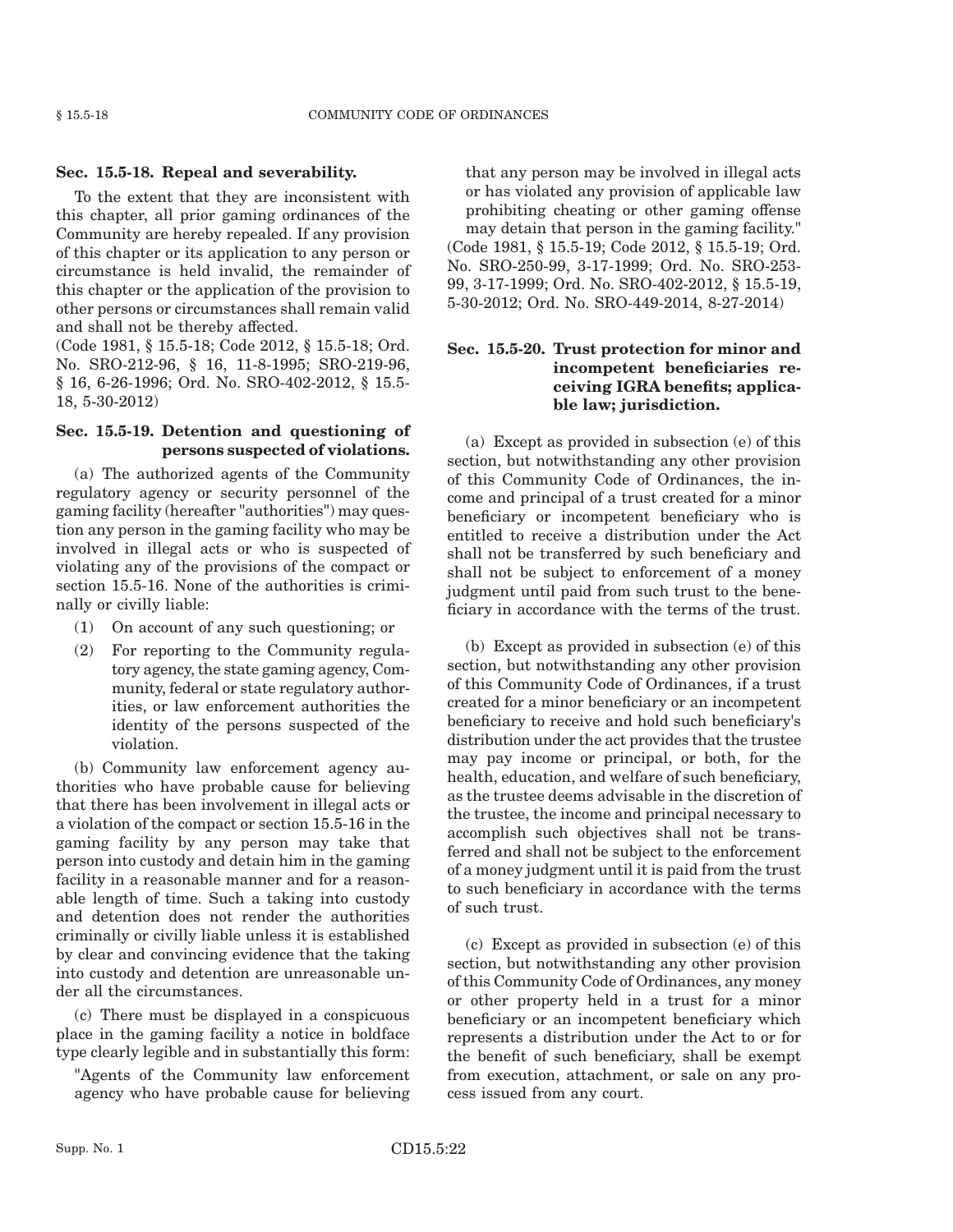#### $\text{GAMING}$   $\text{\&} 15.5\text{-}20$

(d) Except as provided in subsection (e) of this section, but notwithstanding any other provision of this Community Code of Ordinances, no action of any kind, including without limitation, an action to enforce a judgment entered by a court or other body having adjudicative authority, shall be brought at law or in equity for an attachment or other provisional remedy against property held in a trust for the benefit of a minor beneficiary or incompetent beneficiary for avoidance of such trust unless such action shall be brought in the Community court. The Community court shall have exclusive jurisdiction over any action brought with respect to a trust created for a minor beneficiary or incompetent beneficiary.

(e) Notwithstanding any other provision contained in this section, paragraphs  $(a)$ ,  $(b)$ ,  $(c)$ , and (d) of this section shall not apply in any respect:

- (1) To the Community to whom the beneficiary is indebted by order of the Community court relating to payment of any indebtedness owed by the beneficiary to the Community.
- (2) To any person to whom the beneficiary is indebted by order of the Community court for the payment of support or spousal maintenance in favor of such beneficiary's spouse, former spouse or children.
- (3) To any person for restitution for which a beneficiary is obligated by order of the Community court for damages caused by criminal acts or juvenile offenses of which the beneficiary has been convicted or adjudicated.
- (4) To any person or entity whose claim against the Community is not disputed by the Community or which has been established by adjudication against the Community in a federal, state or tribal court of competent jurisdiction during any period that the Community is unable to pay its debts as they come due, or is subject to a pending insolvency or bankruptcy proceeding.

(f) A provision contained in a trust instrument created for the benefit of a minor beneficiary or incompetent beneficiary which states that the laws of the Community shall exclusively govern the validity, construction, and administration of the trust created under such trust instrument, and that such trust is subject to the exclusive jurisdiction of the Community court, shall be valid, effective, and conclusive for the trust if (i) the Community is serving as a trustee or a co-trustee of such trust, (ii) the trust assets of such trust were deposited by the Community in such trust pursuant to the Act, and (iii) part or all of the administration occurs in the Community, including, but not limited to, physically maintaining trust records within the Community.

(g) Notwithstanding any other provision in this section or in any trust created under the act, a person who intentionally kills, or who participates, either as a principal or an accessory before the fact, in the intentional killing of a minor or incompetent beneficiary ("beneficiary") shall be deemed to have predeceased the beneficiary and shall not be entitled to receive income or principal held in a trust created for the deceased beneficiary under the act.

- (1) The Community trustee shall have the exclusive authority to determine by a preponderance of evidence whether the killing was intentional for purposes of this subsection.
- (2) For purposes of this subsection, the terms "intentionally kills" and "intentional killing" shall mean to knowingly or recklessly cause the death of a minor or incompetent beneficiary, and may include acting with knowledge that the person's conduct will cause serious physical injury or death, or acting with a reckless indifference to human life.
- (3) This subsection shall be construed with the intent of the Community that no person shall be allowed to benefit or profit by his or her own wrongful act, and shall be effective as of November 15, 2001.

(Code 1981, § 15.5-20; Code 2012, § 15.5-20; Ord. No. SRO-284-2002, § 2, 11-21-2001; Ord. No. SRO-295-03, 4-2-2003; Ord. No. SRO-402-2012, § 15.5-20, 5-30-2012; Ord. No. SRO-440-2014, 3-26-2014, eff. 11-15-2001)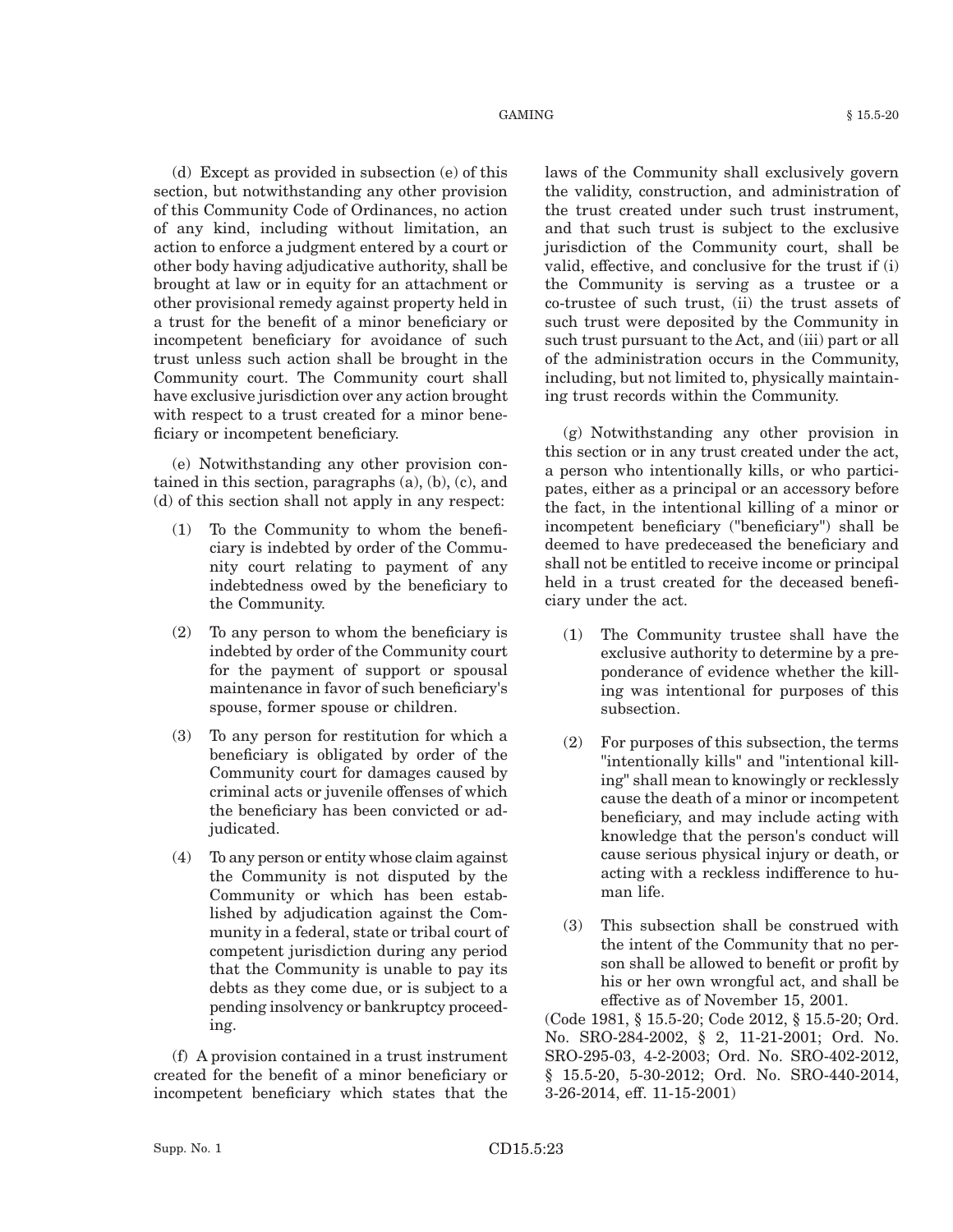## **Sec. 15.5-21. Reserved.**

## **Sec. 15.5-22. Disclaimer.**

If by any means a per capita IGRA payment under the Act is payable to a member, that member may disclaim that interest in whole or in part by delivering or filing a written disclaimer with the Community under this section.

- (1) The disclaimer must be filed not later than the record date for the payment being disclaimed or for the first payment being disclaimed if more than one payment is being disclaimed. The term "record date" is defined in the Revenue Allocation Plan For Net Gaming Proceeds adopted by the Salt River Pima-Maricopa Indian Community.
- (2) The disclaimer shall describe the property or interest disclaimed, declare the disclaimer and its extent, and be signed by the disclaimant.
- (3) The right to disclaim property or interest in property under this section shall be barred by an acceptance of the property or interest in the property by the disclaimant prior to execution and filing of the disclaimer.
- (4) Property disclaimed pursuant to this section shall pass to and vest in the remaining enrolled members eligible to receive (or have a trust for their benefit receive) their pro rata share of that IGRA payment.
- (5) The disclaimer shall be binding on the disclaimant and on all persons claiming through or under the disclaimant.

(Code 1981, § 15.5-22; Code 2012, § 15.5-22; Ord. No. SRO-288-2002, 5-1-2002; Ord. No. SRO-298- 03, 9-3-2003; Ord. No. SRO-402-2012, § 15.5-22, 5-30-2012)

#### **Sec. 15.5-23. Granting of security interests.**

- (a) *Purpose and authority.*
- (1) *Purpose.* It is the purpose and policy of this chapter to establish the method of the creation, the effect of perfection and

nonperfection, priority among competing creditors, and enforcement of security interests granted by the Community in connection with personal properties of the Community doing business as Community gaming enterprises.

(2) *Authority.* This section is enacted by the Community Council under the authority of Article VII, section 1 of the Constitution of the Salt River Pima-Maricopa Indian Community.

(b) *Definitions.* As used in this section: The following words, terms and phrases, when used in this section, shall have the meanings ascribed to them in this section, except where the context clearly indicates a different meaning:

*Division* means Salt River Community gaming enterprises, the wholly-owned instrumentality of the Community that owns and operates Casino Arizona and any other gaming and gamingrelated operations of the Community. In the event that Salt River Community gaming enterprises ceases to have the exclusive legal right to operate the gaming operations of the Community, the term "division" shall encompass any and all entities that have the right to conduct such gaming and gaming-related operations.

*Division personal property* means any and all now owned or hereafter acquired personal property of the division.

*Uniform Commercial Code* means chapters 1, 8 and 9 of the Arizona Uniform Commercial Code as in effect from time-to-time.

- (c) *Application of Uniform Commercial Code.*
- (1) The Uniform Commercial Code shall apply to any security interest granted by the Community in any division personal property, and such security interest shall be created and perfected, priorities among competing creditors determined, and the security interest enforced, in accordance with the Uniform Commercial Code.
- (2) In the event that, as a matter of Arizona law, the Uniform Commercial Code does not apply to a security interest described in subsection  $(c)(1)$  of this section as a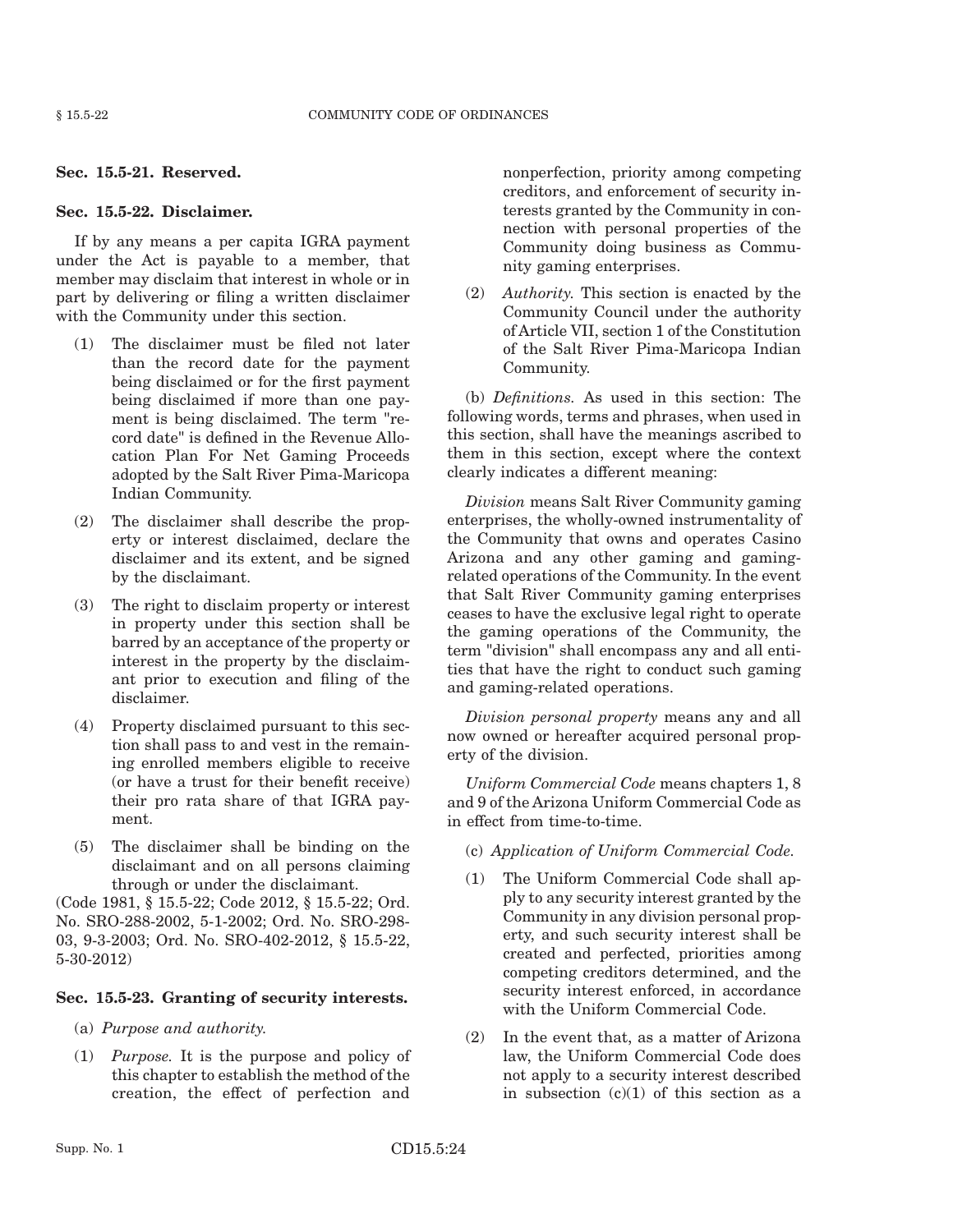result of the provisions of section 47- 9109(D)(14) of the Uniform Commercial Code, the Community, as a matter of Community law, hereby adopts all provisions of the Uniform Commercial Code, other than sections  $47-9109(C)(2)$ ,  $47-$ 9109(D)(14) and 47-9307, and such provisions shall apply to any security interest described in subsection  $(c)(1)$  of this section, including the creation, perfection, priority and enforcement of any security interest described in subsection (c)(1) of this section.

- (3) For purposes of this section and the Uniform Commercial Code, the location of both the Community and the division shall be in the State of Arizona.
- (d) *Application of section.*
- (1) This section shall be applicable only to security interests granted by the Community in division personal property.
- (2) While any security interest granted under the authority of this section remains outstanding, this section may not be repealed or be amended in a manner adverse to the interests of any secured party.

(e) *Amendment of Ordinance SRO-106-87.* SRO-106-87,  $\S$  47-9102(A) is hereby amended to delete clause (3) thereof and eliminate all references therein to Salt River Community gaming enterprises.

(Code 1981, § 15.5-23; Code 2012, § 15.5-23; Ord. No. SRO-304-2005, 4-6-2005; Ord. No. SRO-402- 2012, § 15.5-23, 5-30-2012; Ord. No. SRO-449- 2014, 8-27-2014)

#### **Sec. 15.5-24. Raffles.**

(a) Notwithstanding any other provision of law, a nonprofit organization that is a corporation, fund, or foundation affiliated with a major league baseball team and organized and operated exclusively for charitable purposes and that is an organization that has qualified for an exemption from taxation of income under section  $501(c)(3)$  of the United States Internal Revenue Code may conduct a raffle that is subject to the following restrictions:

- (1) The nonprofit organization shall maintain this status and no member, director, officer, employee or agent of the nonprofit organization may receive any direct or indirect pecuniary benefit other than being able to participate in the raffle on a basis equal to all other participants.
- (2) The nonprofit organization has been in existence continuously for a five-year period immediately before conducting the raffle.
- (3) No person except a bona fide local member of the sponsoring organization may participate directly or indirectly in the management, sales or operation of the raffle.

(b) A raffle conducted in compliance with this section shall be lawful and exempt from all other provisions in chapter 15.5. A person who conducts a raffle in compliance with this section shall be exempt from all other provisions in chapter 15.5.

(c) At least 20 days prior to conducting the raffle, the nonprofit organization shall file an application with the Community regulatory agency, on a form approved by the agency, stating the full name and address of the organization, the date(s) of the raffle and location where the raffle is to be conducted, facts establishing that the organization meets all requirements of this section, a complete copy of the official raffle rules, and other information requested by the agency. Upon determining that the organization meets all requirements of this section, the agency shall issue a raffle permit to the organization for the location and date or dates specified in the application. A raffle only may be conducted at the location, on the dates, by the organization, and according to the raffle game rules as specified on the permit. (Ord. No. SRO-459-2015, § 15.5-24, 2-4-2015)

#### **Sec. 15.5-25. Effective date.**

The amendments to this chapter [set forth in Ordinance Nos. SRO-449-2014 and SRO-457